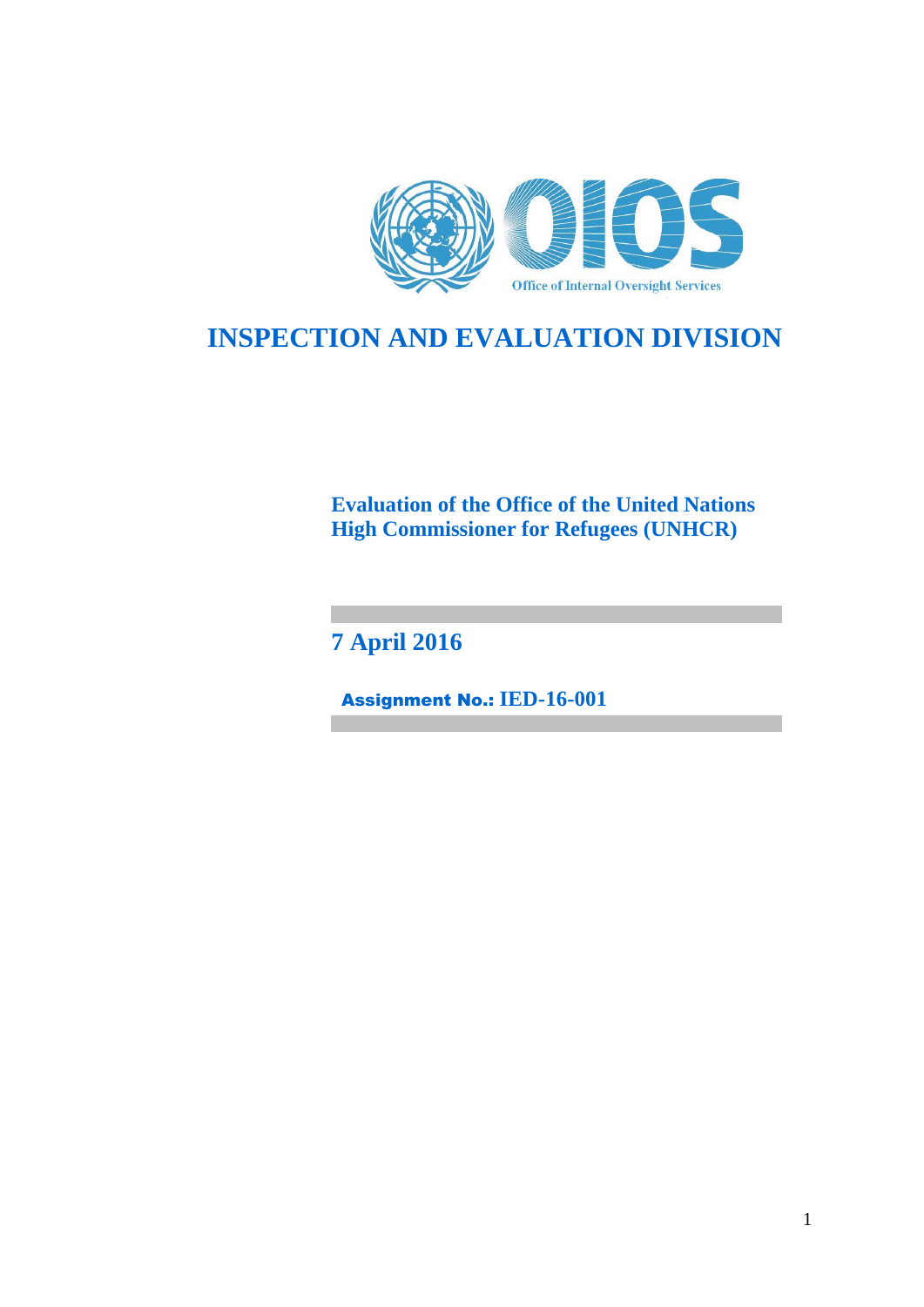## INSPECTION AND EVALUATION DIVISION

FUNCTION "*The Office shall evaluate the efficiency and effectiveness of the implementation of the programmes and legislative mandates of the Organisation. It shall conduct programme evaluations with the purpose of establishing analytical and critical evaluations of the implementation of programmes and legislative mandates, examining whether changes therein require review of the methods of delivery, the continued relevance of administrative procedures and whether the activities correspond to the mandates as they may be reflected in the approved budgets and the medium-term plan of the Organisation;" (General Assembly [Resolution 48/218 B\)](http://doc.un.org/DocBox/docbox.nsf/GetAll?OpenAgent&DS=A/RES/48/218B).*

**Project team members include:**

DEMETRA ARAPAKOS, CHIEF OF SECTION MONA FETOUH, TEAM LEADER NATSUKO KODAMA, TEAM MEMBER

| <b>CONTACT</b>     | <b>OIOS/IED Contact Information:</b>                                                                                   |
|--------------------|------------------------------------------------------------------------------------------------------------------------|
| <b>INFORMATION</b> | phone: $+1$ 212-963-8148; fax: $+1$ 212-963-1211; email: $\frac{\text{ied}@\text{un.org}}{\text{led}@\text{un.org}}$   |
|                    | <b>DEMETRA ARAPAKOS, CHIEF OF SECTION</b><br>Tel: $+1$ 917-367-6033, Fax: $+1$ 212-963-1211<br>e-mail: arapakos@un.org |

**(EDDIE) YEE WOO GUO, DIRECTOR**  Tel: +1 917-367-3674, Fax: +1 212-963-1211 e-mail: **guoy@un.org**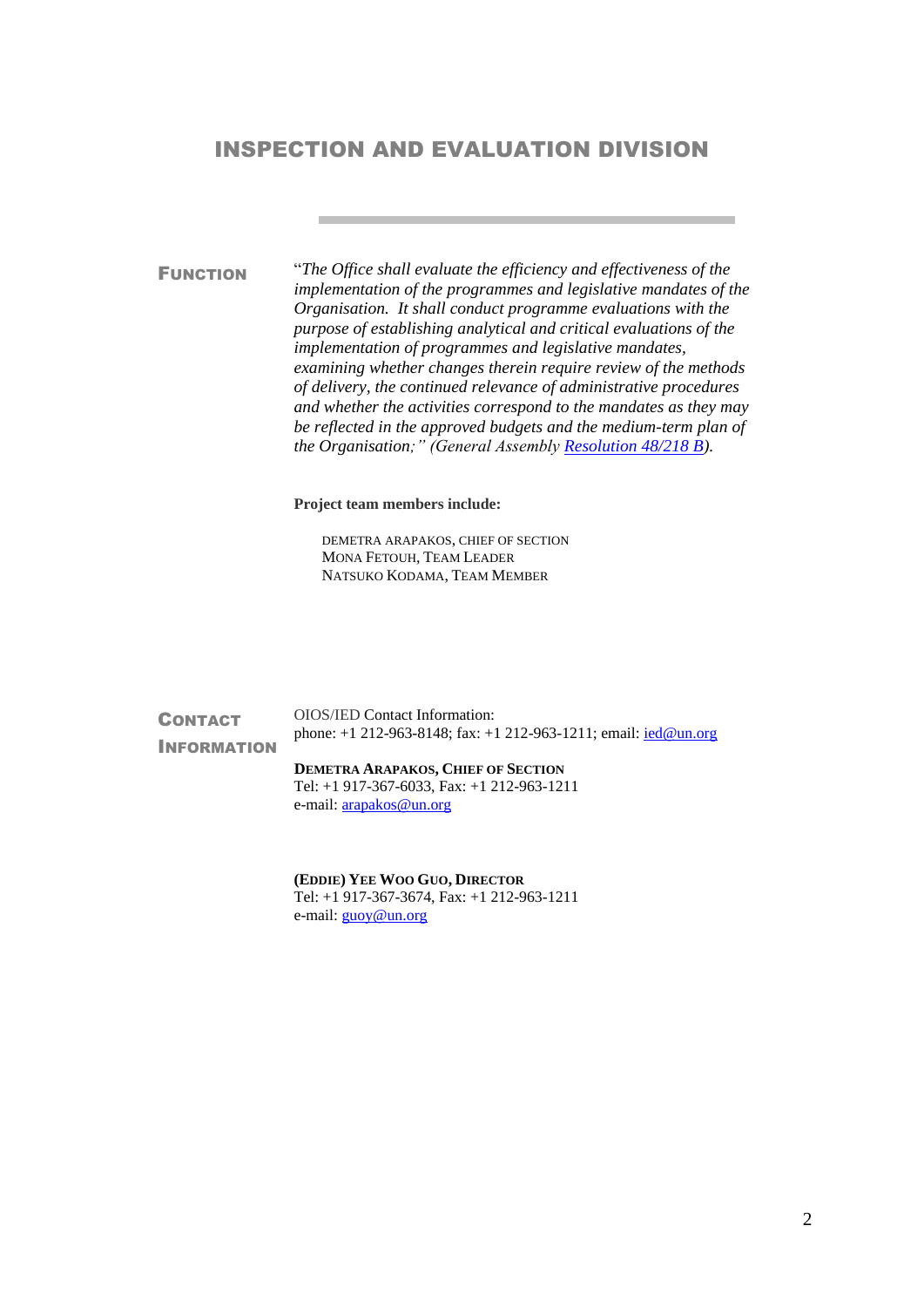#### *Summary*

Global conflicts have resulted in larger and more diverse displaced populations worldwide, reaching close to 58 million by mid-2015. Since it was founded in 1950, the role of the Office of the United Nations High Commissioner for Refugees (UNHCR) has expanded to meet these challenges. While UNHCR has a refugee mandate, it also engages with internally displaced persons (IDPs), for whom the State has primary responsibility, through an interagency framework.

The Office of Internal Oversight Services (OIOS) examined the relevance and effectiveness of UNHCR's engagement with and for refugees and IDPs in mixed refugee and IDP settings, within the overall implementation of its mandate. The evaluation focused on 21 mixed refugee and IDP settings, or "mixed settings," and used surveys, interviews, on-site visits, focus groups, case studies, document reviews and secondary data analyses.

Despite an increase in refugees in over half of the 21 mixed settings over the last three years, UNHCR provided critical assistance and protection activities, maintaining or increasing the percentage of refugees assisted in most settings. However, challenges remained in reaching out-of-camp refugees. Partners and staff generally rated UNHCR performance and trends positively in most key refugee outcome areas. UNHCR's consultation with refugees was also largely positive, but it was less effective in communicating back to refugees regarding their concerns.

Through the framework established by the Inter-Agency Standing Committee (IASC), UNHCR's role with IDPs in mixed settings has become more defined. Its decisions to engage with IDPs have become more systematic, and its roles in leading coordination clusters are aligned with its perceived organizational strengths. However, within these cluster roles, UNHCR's specific activities and level of engagement with IDPs have varied at the country level.

Through its IDP coordination role, UNHCR has made a positive contribution to IDP response globally, and a majority of external stakeholders and staff rated UNHCR positively on IDP coordination in mixed settings. However, variations in performance and complications in coordination were evident at the country level. Factors affecting coordination performance included resources, staff skills and dedicated cluster leads.

On the whole, UNHCR's discharge of its specific but more limited responsibilities for IDPs within the IASC system has not affected its broader mandated responsibilities for refugees in mixed settings. In a few cases where it did, effects were not entirely negative, and the effect of IDP engagement on refugee coordination was also minimal.

As the numbers of refugees and IDPs have continued to grow, contexts with mixed populations will continue to pose challenges to UNHCR and the humanitarian system as a whole. This evaluation identified several system-wide issues which require further examination, including the 2014 *Joint UNHCR-OCHA Note on Mixed Situations.*

OIOS makes three important recommendations to UNHCR:

- Improve country-level monitoring on out-of-camp refugees;
- Ensure consistent communication back to refugees on action taken in response to inputs; and
- Develop country-specific coordination strategies.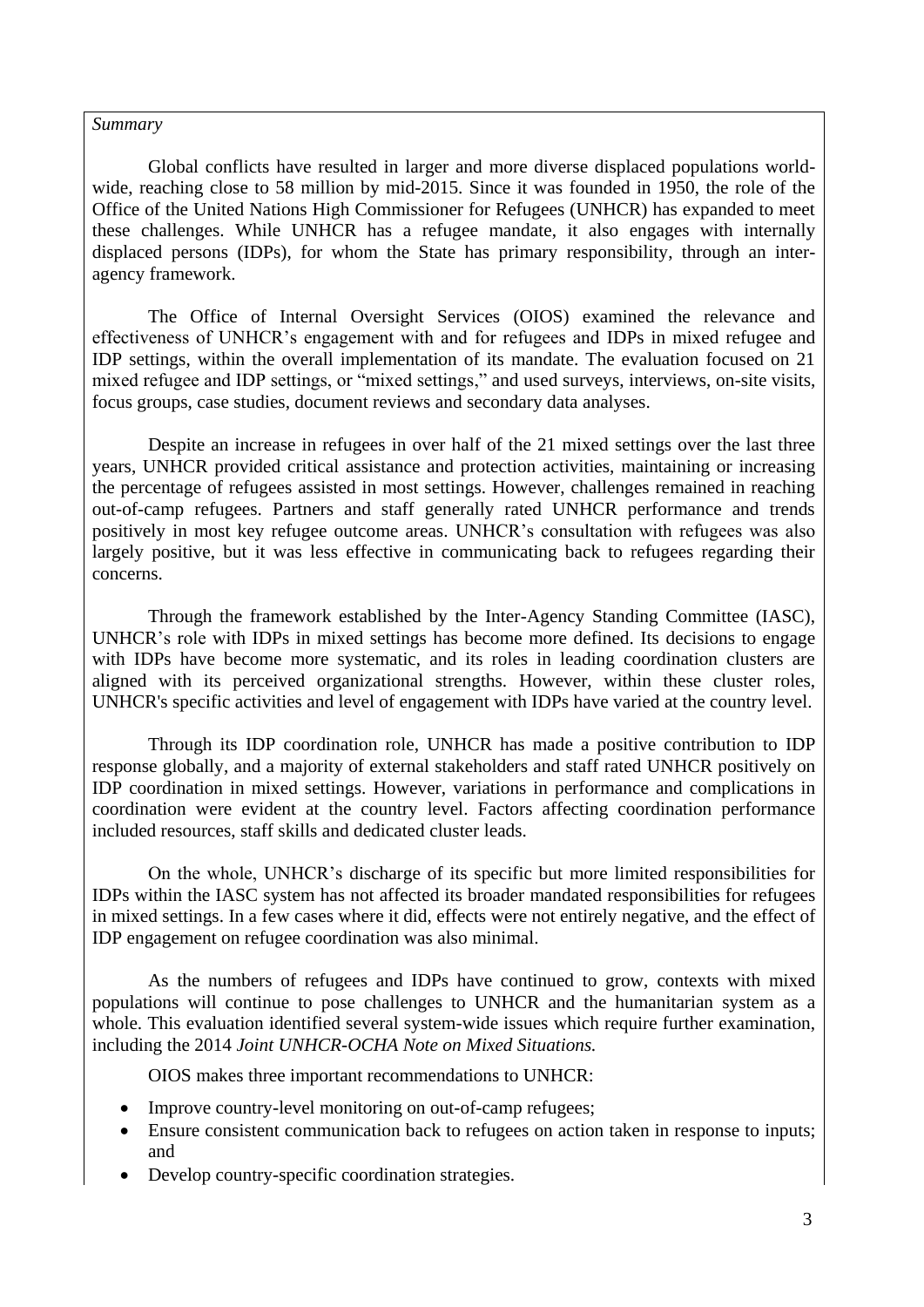# **Contents**

|     |                                                                                                                                                                  | Paragraph | Page      |  |
|-----|------------------------------------------------------------------------------------------------------------------------------------------------------------------|-----------|-----------|--|
| I.  |                                                                                                                                                                  |           | 5         |  |
| Π.  |                                                                                                                                                                  |           | $5 - 8$   |  |
| Ш.  |                                                                                                                                                                  |           | $9 - 10$  |  |
| IV. |                                                                                                                                                                  |           | $10 - 22$ |  |
|     | A. UNHCR provided critical assistance and carried out<br>protection activities for refugees in all mixed settings                                                | $21 - 33$ | $10 - 14$ |  |
|     | B. UNHCR's role with IDPs in mixed settings has become<br>more defined, but its level of engagement remains variable                                             | $34 - 43$ | $14 - 18$ |  |
|     | C. Through its coordination role, UNHCR has made positive<br>contributions to IDP response in mixed settings, despite<br>some complications at the country level | $44 - 53$ | $18 - 20$ |  |
|     | D. On the whole, UNHCR's involvement with IDPs has not<br>negatively affected its refugee work in mixed settings                                                 | $54 - 59$ | $20 - 22$ |  |
| V.  |                                                                                                                                                                  | $60 - 64$ | $22 - 23$ |  |
| VI. |                                                                                                                                                                  |           | $23 - 24$ |  |
|     |                                                                                                                                                                  |           | 25        |  |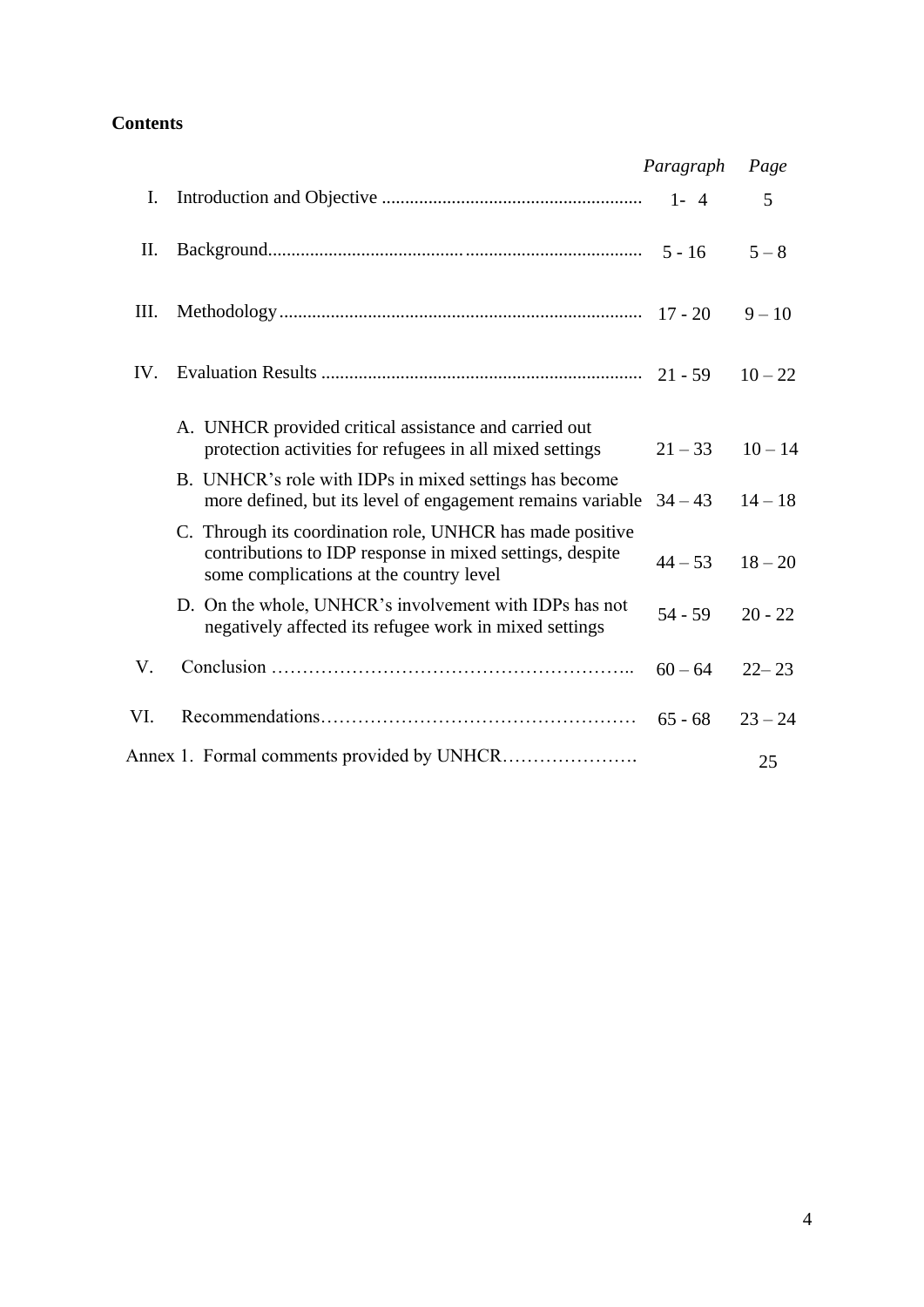# **I. Introduction and objective**

1. The Inspection and Evaluation Division of the Office of Internal Oversight Services (OIOS-IED) identified the United Nations High Commissioner for Refugees (UNHCR) for evaluation on the basis of a risk assessment undertaken by OIOS to identify Secretariat programme evaluation priorities. The Committee for Programme and Coordination selected the programme evaluation of UNHCR for consideration at its  $57<sup>th</sup>$  session in June 2017.<sup>1</sup> The General Assembly endorsed the selection in its resolution A/RES/70/8.

2. The general frame of reference for OIOS is set out in General Assembly resolutions 48/218B, 54/244, 59/272, as well as ST/SGB/273, which authorizes OIOS to initiate, carry out and report on any action that it considers necessary to fulfil its responsibilities. OIOS evaluation is provided in the Regulations and Rules Governing Programme Planning, Aspects of the Budget, the Monitoring of Implementation and the Methods of Evaluation  $(ST/SGB/2000/8)<sup>2</sup>$ 

3. The overall evaluation objective was to determine, as systematically and objectively as possible, the relevance and effectiveness of UNHCR's engagement with and for refugees and internally displaced persons (IDPs) in mixed refugee and IDP settings, within the overall implementation of its mandate. The evaluation topic emerged from a programme level risk assessment described in the evaluation inception paper.<sup>3</sup> The evaluation has been conducted in conformity with norms and standards for evaluation in the UN System.<sup>4</sup>

4. UNHCR management comments were sought on the draft report and taken into account in the preparation of the final report. The formal UNHCR response is included in the annex.

# **II. Background**

<u>.</u>

## *UNHCR History and Mandate*

5. UNHCR was founded through General Assembly Resolution 319 (IV) of 3 December 1949. Its mandate is defined in its Statute, adopted in General Assembly Resolution 428 (V) of 14 December 1950 (Annex), as providing international protection to refugees and seeking permanent solutions to refugee problems, and was extended in 2003 "until the refugee problem is solved."<sup>5</sup> The General Assembly also expanded UNHCR's core mandate responsibilities to stateless people. Furthermore, UNHCR has been invested with specific responsibilities in relation to IDPs within a joint inter-agency approach.<sup>6</sup>

<sup>&</sup>lt;sup>1</sup> Report of the Committee for Programme and Coordination, Fifty-fifth session, A/70/16, June 2015.

 $\frac{2 \text{ ST/SGB}/2000}{8}$ , p. 12, Regulation 7.1: (a) To determine as systematically and objectively as possible the relevance, efficiency, effectiveness and impact of the Organization's activities in relation to their objectives and (b) To enable the Secretariat and Member States to engage in systematic reflection, with a view to increasing the effectiveness of the main programmes of the Organization by altering their content and, if necessary, reviewing their objectives.

<sup>&</sup>lt;sup>3</sup> IED-15-004, OIOS-IED Inception Paper: Programme Evaluation of the United Nations High Commissioner for Refugees, 26 June 2015.

<sup>4</sup> Issued by the United Nations Evaluation Group (UNEG) in 2005.

<sup>&</sup>lt;sup>5</sup> General Assembly Resolution 428 v, Statute of the United Nations High Commissioner for Refugees,

<sup>(</sup>A/RES/428 (V)) 14 December 1950 and General Assembly Resolution 58/153 (A/RES/58/153), February 2004.

<sup>6</sup> See paragraphs 15 and 16 below.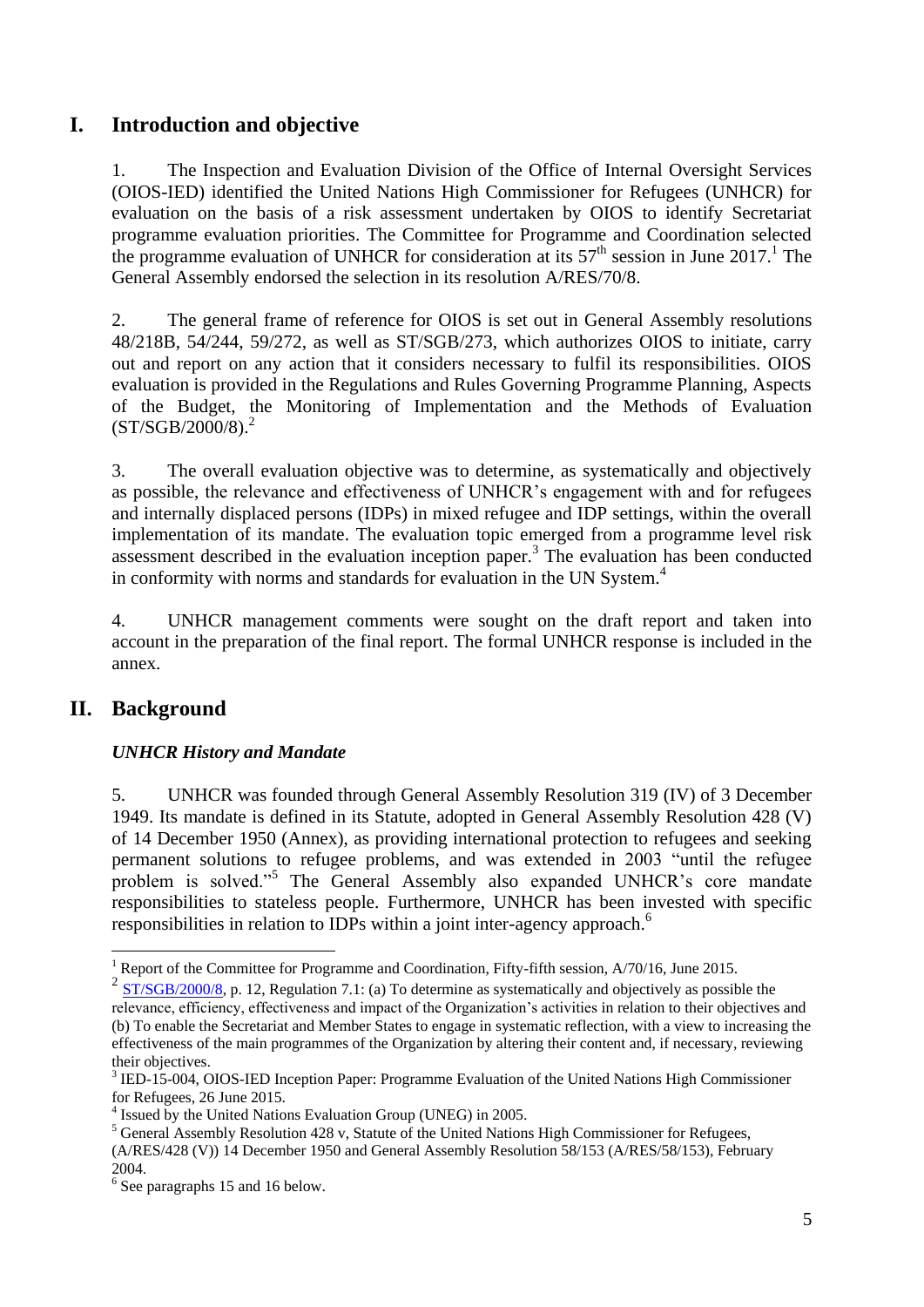6. UNHCR's overall objective is "to ensure international protection to refugees and others of concern to the Office of UNHCR and to seek permanent solutions to their problems in cooperation with States and other organizations, including through the provision of humanitarian assistance."<sup>7</sup> Due to recent crises, the number of displaced people defined as "of concern" to UNHCR has risen significantly from 35.8 million in 2012 to 57.9 million in 2015. 8

7. The primary instruments governing refugee rights and the legal framework underpinning UNHCR's work are the 1951 Convention relating to the Status of Refugees and its 1967 Protocol, with 145 and 146 state parties, respectively.  $\overline{9}$  For IDPs, national authorities have the primary responsibility to provide protection and humanitarian assistance to displaced persons within their jurisdiction.

## *UNHCR Structure and Governance*

8. UNHCR is headed by the High Commissioner, responsible for the direction of the organization, and is supported by a Deputy High Commissioner and two Assistant High Commissioners – one each for Operations and Protection.

9. The Office is governed by the General Assembly and Economic and Social Council and reports annually to both bodies. An Executive Committee of 98 Member States meets every October and approves the biennial programme and budget.

10. UNHCR's headquarters (HQ) are located primarily in Geneva, Switzerland. It is comprised of the Executive Office, seven Divisions and five Regional Bureaux,<sup>10</sup> and its field operations are located in 456 locations in 126 countries.<sup>11</sup>

## *UNHCR Global Strategic Priorities and Results Framework*

11. UNHCR's goals are articulated as Global Strategic Priorities in its results framework and include:

- Favourable protection environment;
- Fair protection process and documentation;
- Security from violence and exploitation;
- Basic needs and services:
- Community empowerment and self-reliance;
- Durable solutions; and
- $\bullet$  Emergency response.<sup>12 13</sup>

<sup>&</sup>lt;u>.</u> Biennial programme plan and priorities for the period 2014-2015 (A/67/6/Rev.1\*).

<sup>8</sup> *UNHCR Mid-Year Trends 2015*, Table 1, page 19, UNHCR, 2015.

<sup>&</sup>lt;sup>9</sup> As of April 2015. State Parties to the 1951 Convention relating to the Status of Refugees and the 1967 Protocol, UNHCR, 2015.

 $10$  Biennial Programme Budget 2014-2015 of the United Nations High Commissioner for Refugees (A/AC.96/1125).

<sup>11</sup> *UNHCR Global Appeal 2016-2017*, UNHCR, 2015.

<sup>&</sup>lt;sup>12</sup> Categorized under "support and management."

<sup>&</sup>lt;sup>13</sup> UNHCR 2014-15 Biennial Programme Budget and Strategic Framework.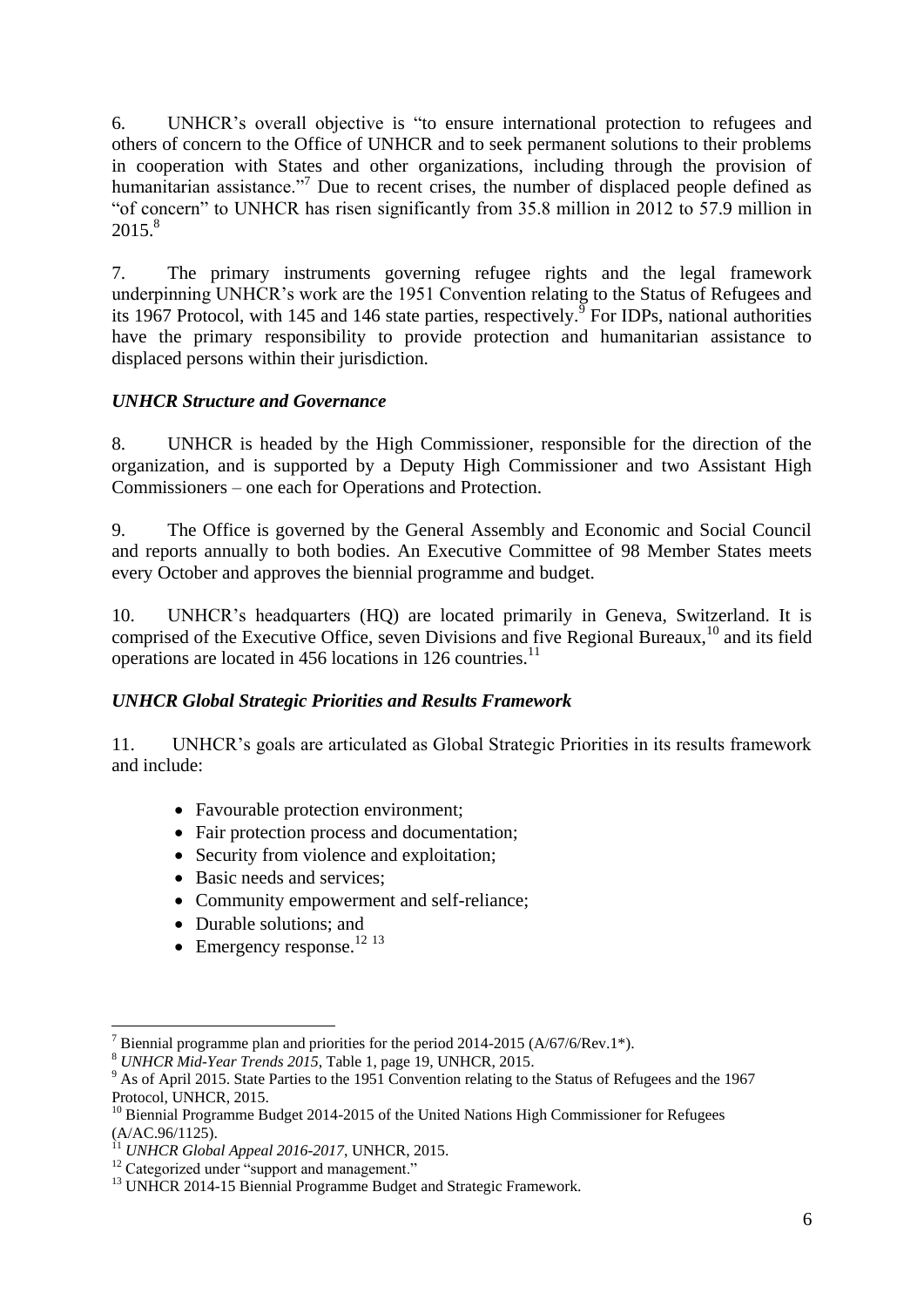### *UNHCR Persons of Concern*

12. The 57.9 million people under UNHCR's mandate, referred to as persons of concern (PoCs), are categorized as follows (shown in Figure 1) with total mid-2015 population levels:

- *Refugees* persons outside their country of origin for reasons of feared persecution or indiscriminate violence, and who require international protection (15.1 million);
- *Asylum-seekers –* persons whose applications for asylum or refugee status are pending (2.3 million);
- *Refugee returnees* persons of concern to UNHCR for a limited period after returning to their country of origin (.1 million);
- *Stateless persons* persons not considered nationals by any State (3.9 million);
- *IDPs* persons forced to flee from their home or place of habitual residence and have not crossed an internationally recognized State border (34.0 million);<sup>14</sup>
- *IDP returnees*  IDPs protected and/or assisted by UNHCR who have returned to their place of origin (1.5 million).

## **Figure 1: Populations of concern by UNHCR regional bureaux, 2015, millions**



Source: UNHCR Mid-Year Trends 2015

### *UNHCR Resources*

13. In 2014, overall resources required for implementation of UNHCR activities were \$6.6 billion, a 53 per cent increase from 2012. Actual income was \$3.6 billion and actual expenditure was \$3.4 billion in 2014. Less than one per cent of UNHCR's budget comes from United Nations regular budget contributions; the remaining 99 per cent is funded by

<sup>1</sup> <sup>14</sup> *UNHCR Mid-Year Trends 2015*, Table 1, page 19, UNHCR, 2015.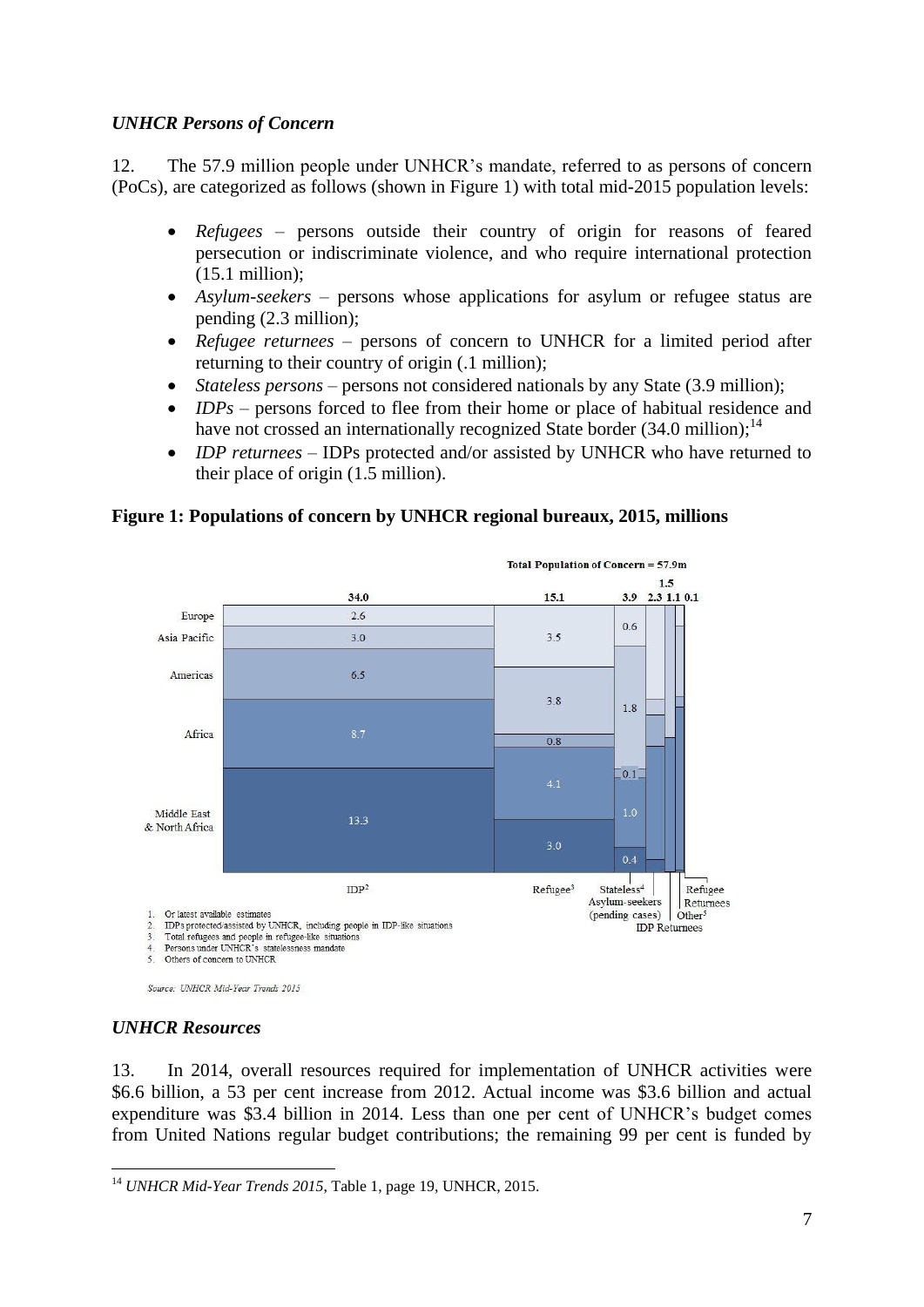voluntary contributions.<sup>15</sup> In 2015, UNHCR had 9,728 staff, 88 per cent based in field locations<sup>16</sup>

14. UNHCR's budget is divided by four pillars corresponding in part to key PoC groupings. Figure 2 shows the 2014 budget to address comprehensive PoC needs, as well as expenditure, by population type. Refugees represent the highest proportion, with 74 per cent of total requirements and 76 per cent of actual expenditures.



**Figure 2: UNHCR final budget and expenditure by population type, 2014** 

## *UNHCR Engagement in Mixed Refugee and IDP Settings*

15. In 1993, the General Assembly affirmed its support for UNHCR to provide humanitarian assistance and protection to IDPs, "especially where such efforts could contribute to the prevention or solution of refugee problems." The General Assembly defined the foundation for UNHCR's engagement with IDPs as being "on the basis of specific requests from the Secretary-General or the competent principal organs of the United Nations and with the consent of the concerned State.<sup>"17</sup> It also set out criteria for such efforts, including that they "should not undermine the refugee mandate of the Office and the institution of asylum."<sup>18</sup>

16. In 1991, the General Assembly adopted Resolution 46/182, creating an Inter-Agency Standing Committee (IASC), with an Emergency Relief Coordinator (ERC) as Chair. In 2012, the Office for the Coordination of Humanitarian Affairs (OCHA) stated that A/RES/46/182 gave the ERC responsibility for "coordinating humanitarian assistance" in complex emergencies. In 2013, UNHCR stated that its own Statute puts it "at the centre of the international refugee response system, including in respect of coordination functions." In 2014, responsibilities for both refugees and IDPs overlapped in 14 mixed settings with simultaneous United Nations refugee and IDP responses. UNHCR and OCHA attempted to clarify roles and responsibilities in the 2014 *Joint UNHCR-OCHA Note on Mixed Situations: Coordination in Practice*.

1

<sup>&</sup>lt;sup>15</sup> UNHCR Global Report 2014, p. 135, UNHCR, 2015

<sup>16</sup> *UNHCR Global Appeal 2016-2017*, p.2, UNHCR, 2015.

<sup>&</sup>lt;sup>17</sup> A/RES/48/116, para 12, December 1993.

<sup>18</sup> A/RES/69/152, para 11, December 2014.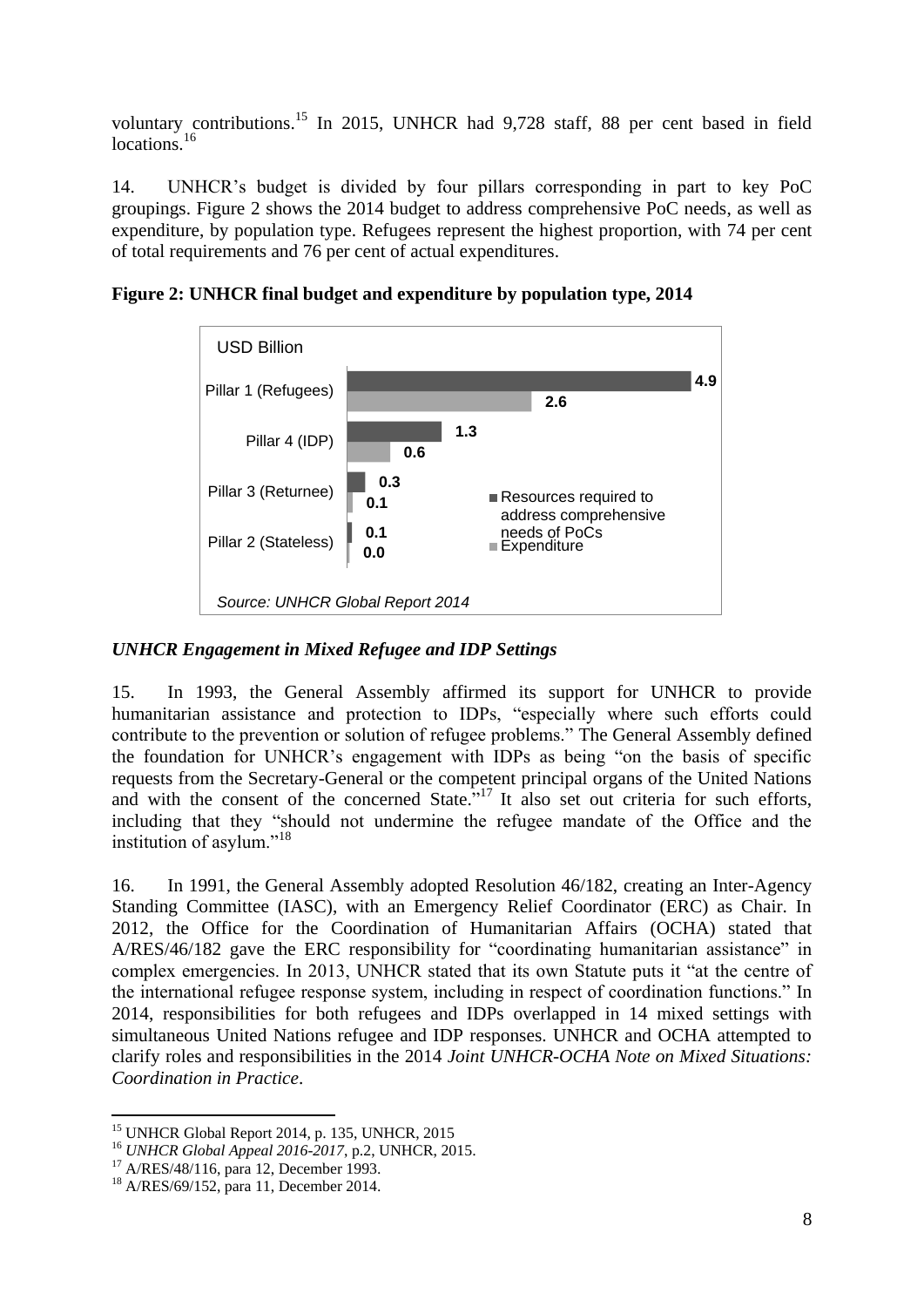# **III. Methodology**

1

17. This evaluation examined UNHCR's work in mixed refugee and IDP settings, which were defined as countries which hosted over 10,000 refugees and over 10,000 IDPs concurrently as of 2014, whether or not UNHCR was engaged with the IDP population. Twenty-one such mixed refugee and IDP settings, hereafter referred to as "mixed settings," comprised the evaluation framework. The list was validated and revised down from 27 mixed settings identified in the inception paper, after consultations with UNHCR staff. The 21 mixed settings are: Afghanistan, Bangladesh, Burundi, Cameroon, Chad, Democratic Republic of Congo (DRC), Ethiopia, India, Iraq, Kenya, Libya, Mali, Nepal, Niger, Pakistan, Serbia, South Sudan, Sudan, Syria, Uganda, and Yemen. These account for 41 per cent of the 15 million refugees and 73 per cent of the 34 million IDPs globally, and 48 and 82 per cent of UNHCR's total expenditures for refugees and IDPs respectively in 2014.

18. The evaluation employed a combination of the following qualitative and quantitative data collection methods and focused on the past three to four years. All evaluation results are based on a triangulation of multiple data sources.

- a) **Missions to UNHCR headquarters and three field operations, including direct observations and site visits:** missions to Geneva, DRC (Kinshasa, Goma, Bukavu and Uvira), Iraq (Erbil and Dohuk), and Mali (Bamako and Faragouaran), including visits to PoC camps and communities, and observation of conditions, communications, and UNHCR operations;
- b) **Interviews**: 151 semi-structured HQ and field interviews with UNHCR staff, partners, donors, governments, refugees, IDPs and other stakeholders;
- c) **Surveys:** web-based surveys of:
	- a non-random sample of UNHCR professional, substantive HQ and field staff in the 21 mixed settings, $^{19}$  and
	- a non-random sample of United Nations and non-governmental organization (NGO) partners in the 21 mixed settings, comprised of operational partners, members of UNHCR-led or co-led clusters, intercluster coordinators, and humanitarian coordinators; 20
- d) **Focus groups**: 13 focus group discussions with refugees and IDPs in DRC, Iraq and Mali;
- e) **Case studies:** In-depth case studies of 11 of the 21 mixed settings, using data from interviews, surveys, document reviews and secondary data sources; $^{21}$  and cross-country comparison of results and contributing factors;
- f) **Document review**: review of a selected sample of key documentation, including operation plans, internal directives and reports, global and operation-level coordination documents, and relevant evaluations; and

 $19$  The staff survey was sent to a non-random sample of 1,407 staff; 398 staff responded, for a 28 per cent response rate. Responses from staff in Lebanon and Turkey were dropped from country-level analyses but included for global-level analyses since they were not included in the final selection of 21 mixed settings.

<sup>&</sup>lt;sup>20</sup> The partner survey was sent to a non-random sample of 1,362 partner staff; 276 responded, for a 20 per cent response rate.

 $^{21}$  The 11 case studies are: Afghanistan, Cameroon, Democratic Republic of Congo, Iraq, Libya, Mali, Pakistan, South Sudan, Sudan, Syria and Yemen. They were selected based on: a) UNHCR engagement with IDPs, b) population and budget size, c) geographical representation and c) mix of coordination arrangements and varied displacement flows. Amongst the 10 mixed settings not selected as case studies are all six in which UNHCR is not engaged with IDPs.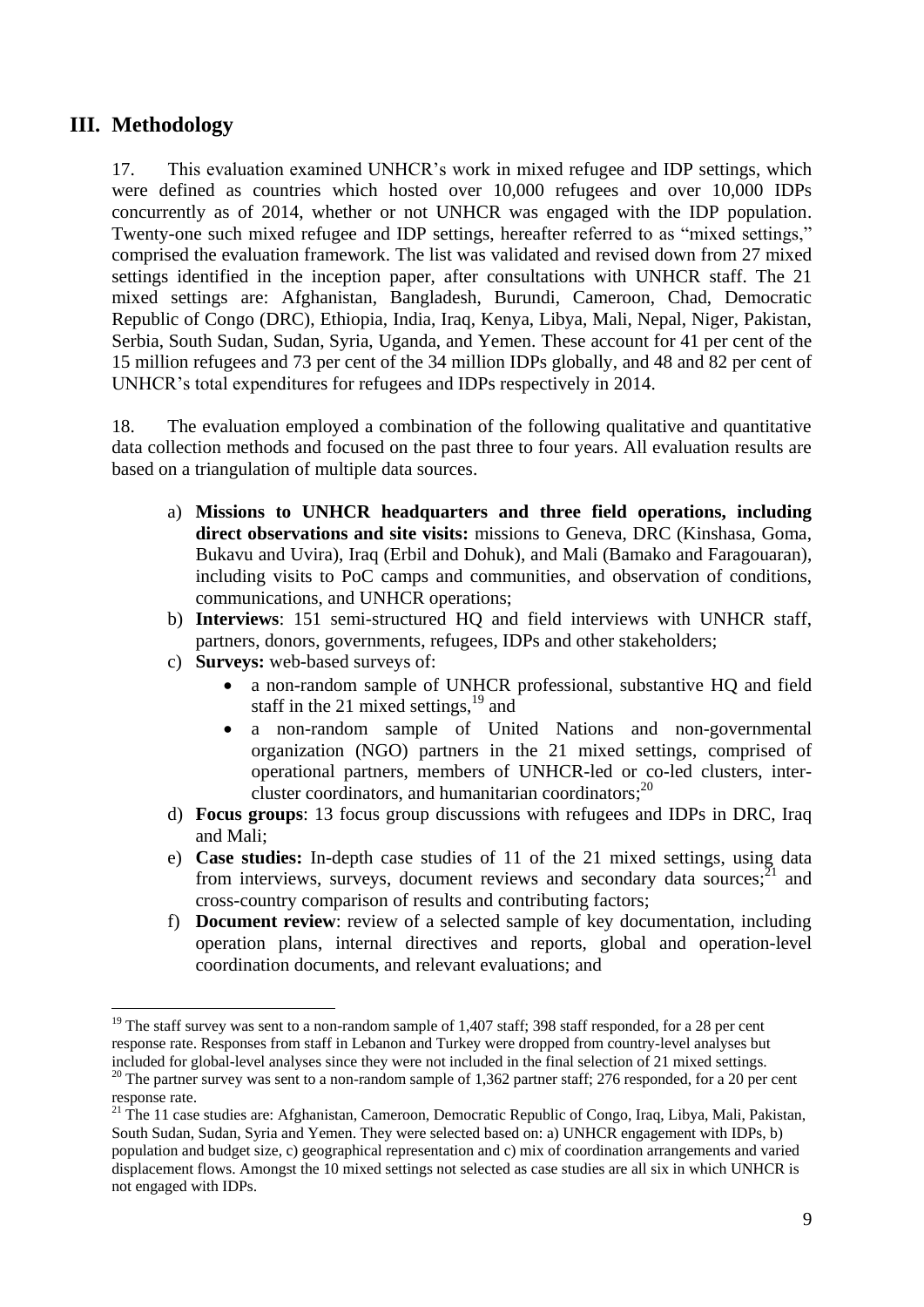#### g) **Secondary data analysis**: analyses of UNHCR programme data, population and budget figures, and operation-level data from UNHCR's Focus database.

19. The evaluation data collection encountered three main limitations: the lack of consistent and comprehensive UNHCR monitoring and performance data limiting crosscountry comparisons; low response rates for the staff and partner surveys; and identification of several issues related to system-wide coordination structures that were outside the scope of this evaluation.

20. OIOS consulted UNHCR during the conduct of the evaluation and expresses its gratitude for its cooperation and assistance.

## **IV. Evaluation results**

1

### **A: UNHCR provided critical assistance and carried out protection activities for refugees in all mixed settings**

21. In the absence of comparable and comprehensive UNHCR monitoring and performance data noted in paragraph 19, this result is largely based on assessments of: 1) the percentage of refugees assisted; 2) partner and staff ratings of UNHCR performance; and 3) staff perceptions of change in refugee outcomes.

*Despite an increase in the number of refugees in more than half of the 21 mixed settings, UNHCR maintained or increased the percentage of refugees assisted in most of the settings over the last three to four years* 

22. At the end of 2014, over 6.1 million refugees were present in 21 mixed refugee and IDP settings,<sup>22</sup> an overall increase of nearly 1 million since 2012. During this three-year period, refugee numbers increased in more than half of the settings (13 out of 21), while remaining at a similar level in six settings and decreasing in two.

23. Responding to this challenge, UNHCR reported assisting a large majority of refugees (87 per cent) of the total refugee population in the 21 settings in 2014; the percentage of refugees assisted increased in six settings, remained at a similar level in 12 settings, and decreased in three settings. UNHCR reported assisting 88 to 100 per cent of refugees in 14 of the 21 settings, and between 61 to 74 per cent in two settings. The remaining five settings with assistance rates under 50 per cent included: two settings where the national government directly assisted certain refugee populations; two settings with widespread active conflicts that significantly limited humanitarian access; and one with government restrictions on access to a large refugee population. Table 1 below illustrates numbers and trends for refugee populations and UNHCR assistance, by mixed setting, over the past three years.

 $22$  Refugee population figures included in this report are based on UNHCR data, which reflect some estimation. A 2015 report indicated that 23 per cent of refugee population data were either estimation or combined estimation and registration. *Report of Statistics Norway and the Office of the United Nations High Commissioner for Refugees on statistics on refugees and internally displaced persons*, E/CN.3/2015/9.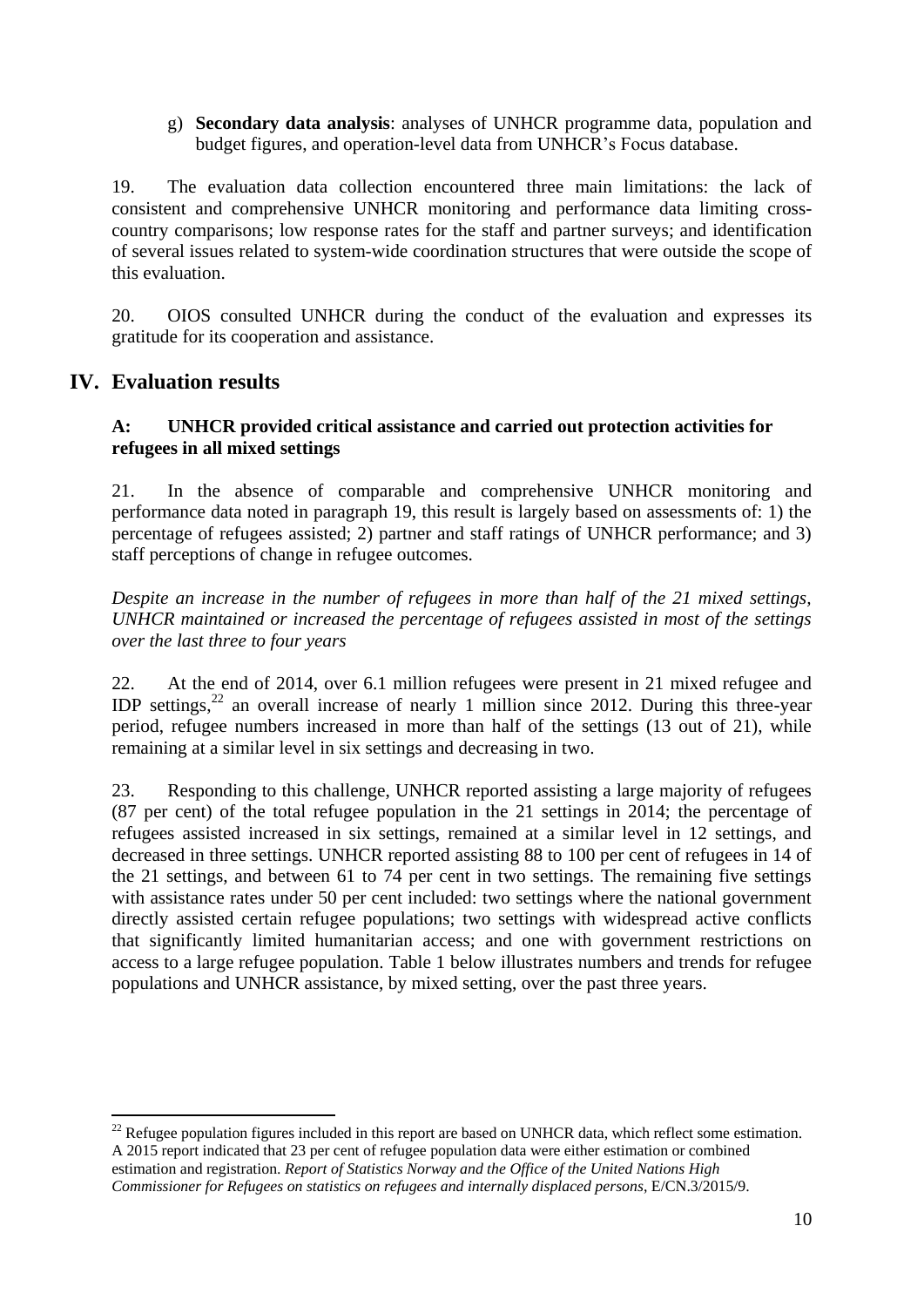|                 |                    | <b>Population</b> |                          |           | <b>Population assisted by</b> |
|-----------------|--------------------|-------------------|--------------------------|-----------|-------------------------------|
| <b>UNHCR</b>    |                    | (# in thousands)  |                          | UNHCR (%) |                               |
| engagement      | <b>Operation</b>   | 2014              | <b>Trend</b>             | 2014      | <b>Trend</b>                  |
|                 | Afghanistan        | 300               | $\overline{\mathcal{A}}$ | 100%      | $\rightarrow$                 |
|                 | Cameroon           | 264               | $\overline{\mathcal{A}}$ | 94%       | $\rightarrow$                 |
|                 | Chad               | 453               | $\overline{\mathcal{A}}$ | 100%      | $\overline{\mathcal{A}}$      |
|                 | Iraq               | 271               | $\overline{\mathcal{A}}$ | 100%      | $\rightarrow$                 |
|                 | Libya              | 28                | $\overline{\mathcal{A}}$ | 100%*     | $\rightarrow$                 |
|                 | <b>Niger</b>       | 78                | $\overline{\mathcal{A}}$ | 100%      | $\rightarrow$                 |
|                 | <b>South Sudan</b> | 248               | $\overline{\mathcal{A}}$ | 100%      | $\rightarrow$                 |
| Refugees & IDPs | <b>Syria</b>       | 149               | $\Delta$                 | 17%       | $\rightarrow$                 |
|                 | Yemen              | 258               | $\overline{\mathcal{A}}$ | 46%       | $\overline{\mathsf{M}}$       |
|                 | <b>Burundi</b>     | 53                | $\overline{\mathcal{A}}$ | 100%      | $\rightarrow$                 |
|                 | Mali               | 15                | $\rightarrow$            | 100%      | $\overline{\mathcal{A}}$      |
|                 | Pakistan           | 1,506             | $\rightarrow$            | 100%      | $\rightarrow$                 |
|                 | <b>Serbia</b>      | 44                | $\rightarrow$            | 18%       | $\overline{\mathcal{A}}$      |
|                 | Congo, DR          | 120               | $\overline{\mathcal{A}}$ | 74%       | $\overline{\mathcal{A}}$      |
|                 | <b>Sudan</b>       | 278               | $\overline{\mathcal{A}}$ | 88%       | $\overline{\mathcal{A}}$      |
| Refugees only   | <b>Bangladesh</b>  | 232               | $\rightarrow$            | 14%       | $\Delta$                      |
|                 | Ethiopia           | 660               | $\overline{\mathcal{A}}$ | 100%      | $\rightarrow$                 |
|                 | India              | 200               | $\rightarrow$            | 13%       | $\overline{\mathcal{A}}$      |
|                 | Kenya              | 551               | $\rightarrow$            | 100%      | $\rightarrow$                 |
|                 | <b>Nepal</b>       | 38                | $\Delta$                 | 61%       | $\Delta$                      |
|                 | <b>Uganda</b>      | 386               | $\overline{\mathcal{A}}$ | 100%      | $\rightarrow$                 |
|                 | Total              | 6,132             | $\overline{\mathcal{A}}$ | 87%       |                               |

**Table 1: Refugee numbers and trends and UNHCR assistance in 21 mixed settings, 2012-14**

*\* Based on mid-2015 data Source: UNHCR Global Trends, Mid-Year Trends* 

24. In 2014, approximately 52 per cent of refugees in the 21 settings resided outside of camps. UNHCR has responded to this reality by developing a policy to pursue alternatives to camps, which acknowledges that living in communities can provide greater opportunities for resilience, independence and normality.<sup>23</sup> While UNHCR has started to collect information on the implementation of this policy,<sup>24</sup> comprehensive and/or disaggregated data on assistance to out-of-camp refugees provided by UNHCR are not available. In the meantime, field missions illustrated challenges regarding UNHCR's coverage of non-camp refugees. In two settings visited where a majority of refugees resided outside camps, several partners and staff interviewed viewed UNHCR's assistance to non-camp refugees as a weakness; in one, UNHCR assistance was primarily focused on in-camp refugees due to access issues and funding shortages, while in the other, data from direct observation and focus groups indicated that refugees out of camp had less reliable access to basic services than those in camp.<sup>25</sup>

<u>.</u>

<sup>&</sup>lt;sup>23</sup> UNHCR Policy on Alternatives to Camps, UNHCR, 2014, UNHCR/HCP/2014/9.

<sup>&</sup>lt;sup>24</sup> UNHCR Diagnostic Tool for Alternatives to Camps: 2015 Global Results.

<sup>&</sup>lt;sup>25</sup> In the third setting visited, all refugees were out of camp.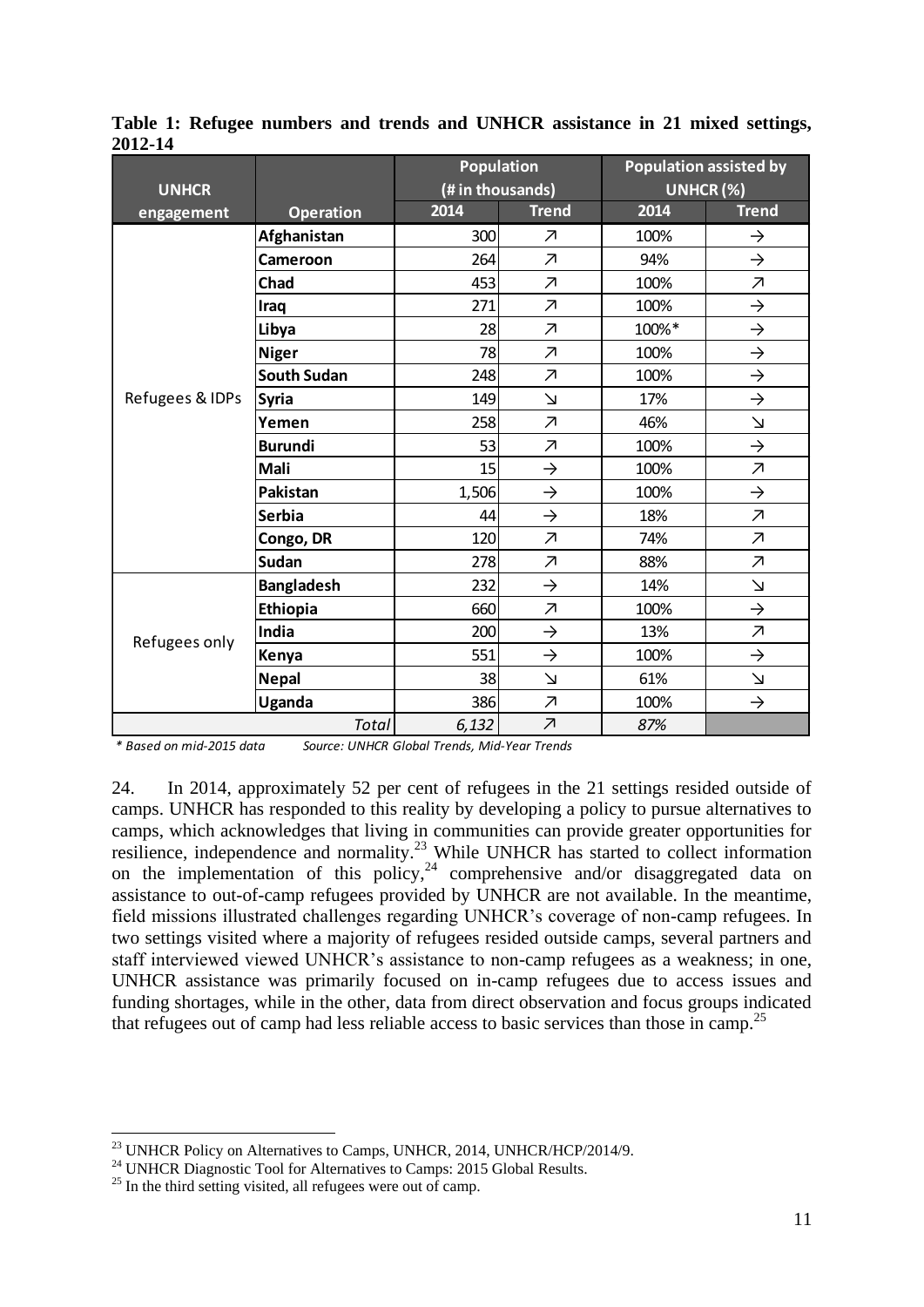*With the exception of achievement of durable solutions, partners and staff generally rated UNHCR performance positively*

25. Partners and staff in all 21 settings were surveyed for their perspectives on UNHCR's performance in achieving four key refugee outcomes, as defined for this evaluation as:

- safety from persecution/violence;
- mitigation of other protection risks;
- meeting of basic needs; and
- achievement of durable solutions.

26. As shown in Figure 3 below, partners and staff had similarly positive perspectives on UNHCR's performance in protection. Protection work was also cited most frequently as UNHCR's main success over the past three to four years by both partners and staff interviewed in field locations.

27. When rating UNHCR's performance in meeting refugee basic needs, partners were more positive than staff, with 57 per cent of partners saying it was good or excellent, compared to 49 per cent of staff.

28. Partner and staff ratings of UNHCR's performance towards achievement of durable solutions were lower. Only one-third of partners and staff surveyed had positive opinions on UNHCR's performance in this area, in acknowledgement of the external challenges raised in the 2014-15 OIOS evaluation of UNHCR.<sup>26</sup>



**Figure 3: Partner and staff ratings of UNHCR performance were largely similar**

Source: OIOS staff and partner surveys

<sup>1</sup> <sup>26</sup> Evaluation of the Office of the United Nations High Commissioner for Refugees: Report of the Office of Internal Oversight Services, March 2015, E/AC.51/2015/5.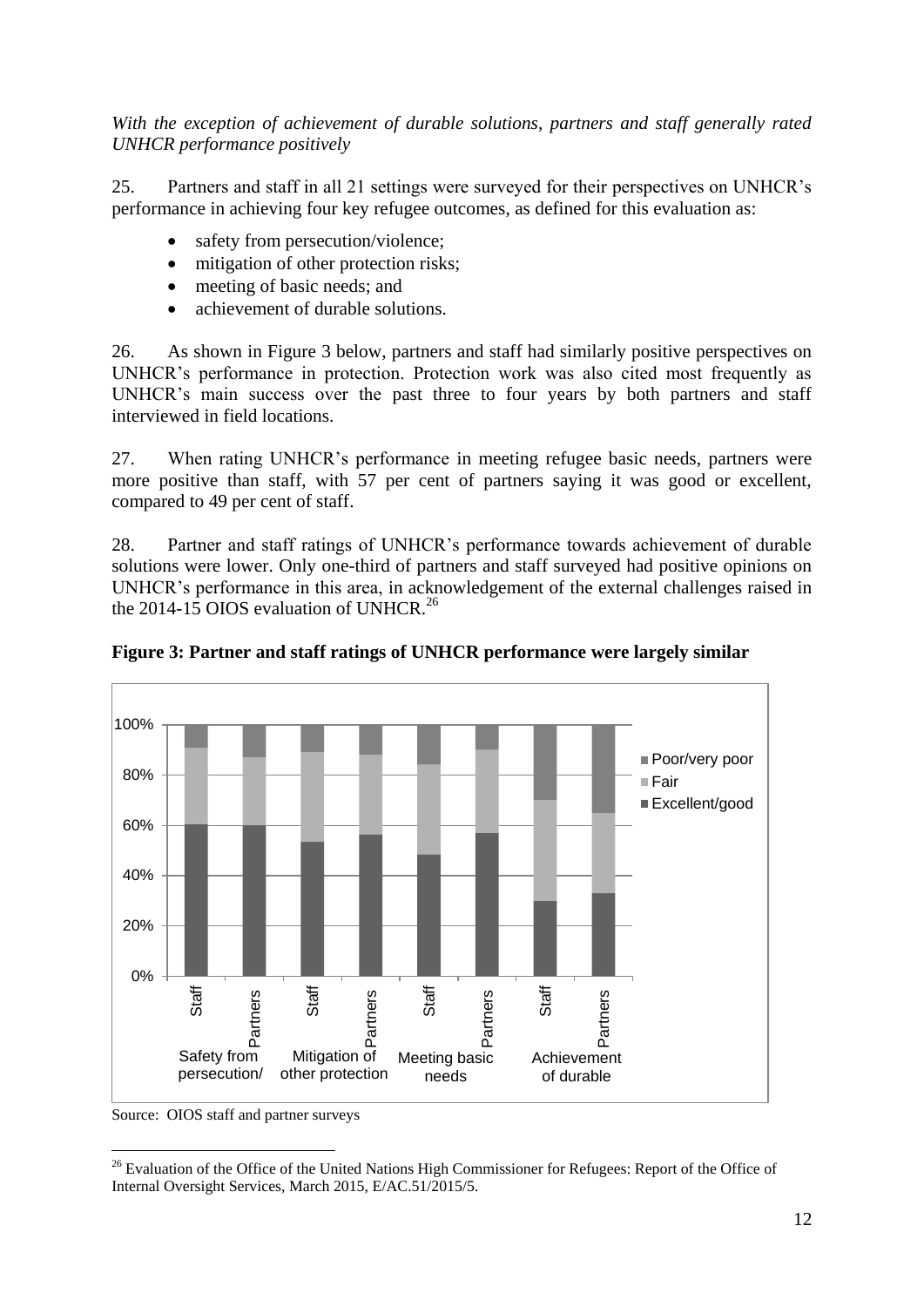### *Staff also reported that refugee outcomes had improved in two-thirds of mixed settings*

29. In addition to being asked to rate UNHCR performance, staff in the 21 settings were also surveyed for their perspectives on trends in each of the four key refugee outcomes as influenced both by UNHCR performance as well as external factors. In 14 settings, staff noted positive trends over the last three to four years in at least three of the four refugee outcomes. In the remaining seven settings, staff did not report improvements. These settings were characterized by severe operational challenges including a high degree of insecurity and inaccessibility to refugee populations, political instability and/or host government resistance or restrictions.

30. With regard to the individual outcome areas, staff in 14 of the 21 settings reported that both safety from persecution/violence and mitigation of other protection risks had improved over the last three to four years. Similarly, staff in 14 of the 21 settings reported that meeting basic needs had also improved. In relation to achievement of durable solutions for refugees, staff in 15 of the 21 settings reported that these outcomes had improved.

#### *With respect to implementing participatory processes, UNHCR consultation with refugees was generally good in the 21 mixed settings, despite challenges in managing refugees' expectations*

31. All UNHCR operations are required to conduct participatory needs assessments to inform programme design and resource allocation "in line with the Age, Gender and Diversity (AGD) and the Accountability to Affected Populations (AAP) approaches."<sup>27</sup> UNHCR has generally performed well in this regard. A review of AGD reports submitted by the 21 mixed settings found that 19 reported conducting a formal participatory assessment exercise using the AGD approach in 2014, and that all of these reported incorporating findings from the assessments in planning and programming for 2015. The reports indicated that the extent of UNHCR efforts to involve a broad spectrum of PoCs in their formal assessment exercises varied across operations. For example, several operations conducted semi-structured dialogues with refugee women and men from different age groups in a selected few camps. Others reported conducting similar consultations with refugees in both camp- and non-camp settings. One operation reported having focused its formal exercise on returnees and IDPs. The two settings in which a formal exercise was not conducted were faced with significant security challenges in their countries; one of the operations nevertheless reported promoting more informal PoC participation in the planning process.

32. Forty-two per cent of field-based partners interviewed also expressed positive views on UNHCR's communications with PoCs, compared to 15 per cent who said improvement was needed. In addition, a majority of field staff interviewed (70 per cent) expressed positive views on UNHCR's communications with PoCs, citing the participatory needs assessment/AGD approach as well as other forms of regular communication, while 28 per cent said it needed improvement. Staff interviewed in the field reported using PoC feedback regularly to inform planning and programming. In at least four settings for example, including two to which field missions were undertaken, UNHCR moved to cash assistance programming for some refugee communities in response to PoC inputs. In addition, the field missions noted a variety of channels through which refugees could express their needs

<sup>1</sup> <sup>27</sup> UNHCR Programme Manual, Chapter 4, Part II – Assessment (11 November 2015).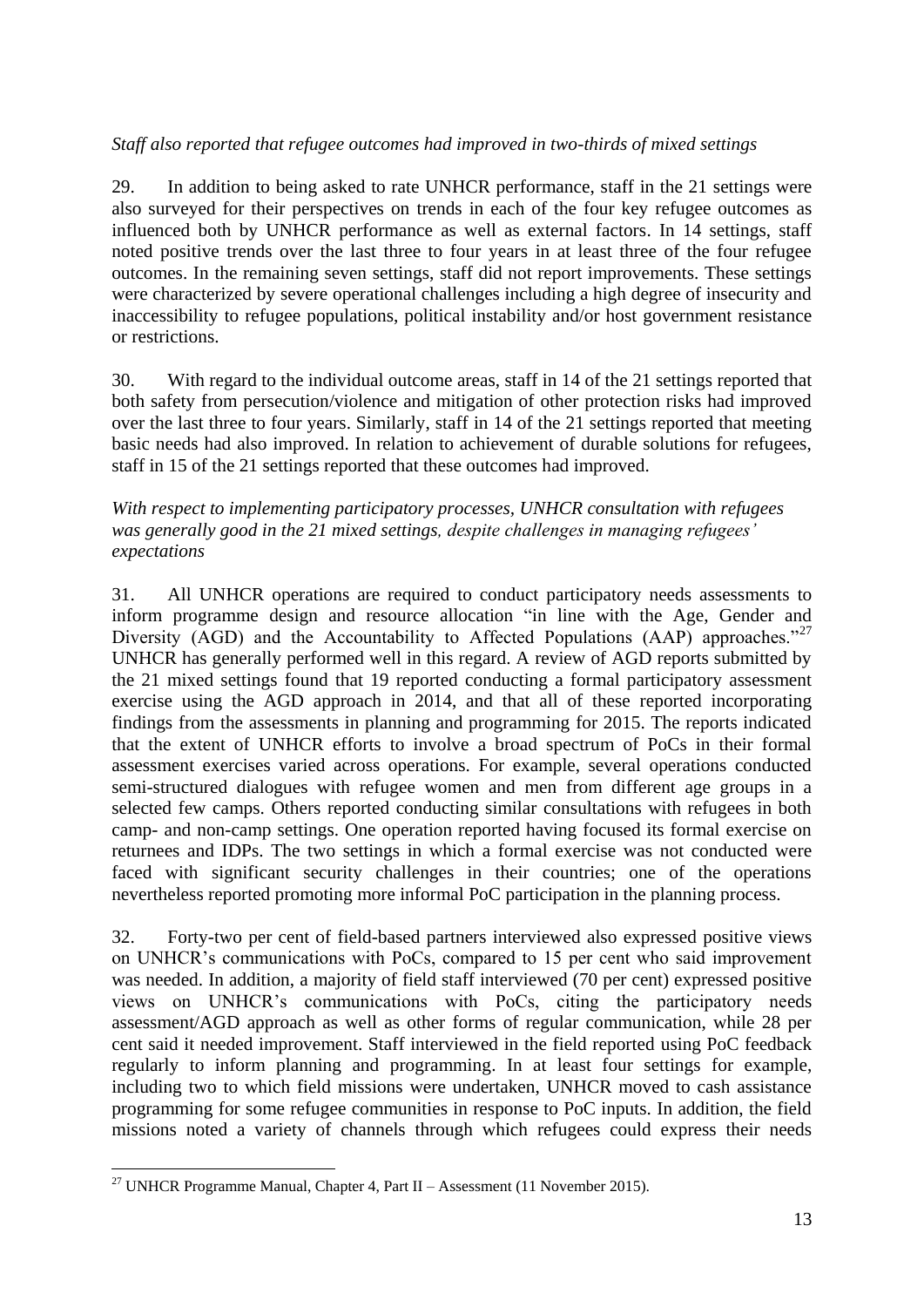directly or through implementing partners. These included regular interactions through committees or other groups composed of refugees selected to represent both women and men and different age groups.

33. At the same time, the field visits revealed challenges faced by UNHCR and its partners in managing expectations of PoCs and in closing the feedback loop by communicating decisions made in response to their concerns. In focus groups conducted in the three missions, participating refugees expressed a high degree of dissatisfaction with the level of assistance provided by UNHCR and the extent of their communications with UNHCR. Almost unanimously, they demanded far greater assistance from UNHCR. Several partners and staff interviewed noted the inability to meet demands expressed by refugees and acknowledged that funding constraints may not have been adequately communicated back to the beneficiaries.

### **B: UNHCR's role with IDPs in mixed settings has become more defined, but its level of engagement remains variable**

*The parameters of UNHCR's engagement with IDPs have become clearer through the cluster system* 

34. Unlike its clearly defined role and accountability for refugees, UNHCR's role with IDPs has varied over the past four decades. From the 1970s to the 1990s, UNHCR's decisions to engage with IDPs were on a case-by-case basis according to General Assembly criteria and at the discretion of UNHCR management. There was also variation in the sectors in which UNHCR engaged with IDPs, including, for example, food, health and education.<sup>28</sup>

35. However, UNHCR's IDP engagement now largely falls within the framework defined by the introduction of the Inter-Agency Standing Committee (IASC) cluster system in 2005, further articulated under the Transformative Agenda in 2011.<sup>29</sup> Under this framework, the IASC assigned global cluster coordination leadership responsibilities to participating humanitarian agencies. UNHCR leads the global protection cluster, and co-leads the clusters on camp coordination and camp management (CCCM) and emergency shelter and non-food items (NFI). Country-level clusters are activated on the basis of the needs and a set of criteria agreed through the IASC.

36. As a result, UNHCR's decisions to engage in IDP situations have become more systematic. This was reflected in HQ staff interviews, where UNHCR's role in the IASC was most commonly cited as the main reason for UNHCR engagement. Nearly one third of interviewed HQ staff also volunteered resource availability as a factor for engagement, as UNHCR's funding of IDP activities is project-based and earmarked to that population under its pillar budget structure. UNHCR has worked to clarify and further consolidate the legal basis and principles for IDP engagement, most recently through issuance of a guidance note in 2014. This stated that the intention for IDP engagement was to "reinforce the complementarities and synergies between UNHCR's work with refugees and the internally

<u>.</u>

<sup>28</sup> *UNHCR's Operational Experience with Internally Displaced Persons*, UNHCR, 1994 and *The Protection of Internally Displaced Persons and the Role of UNHCR*, UNHCR, 2007.

<sup>&</sup>lt;sup>29</sup> Transformative agenda actions are articulated in the IASC's 2012 chapeau and compendium document and in protocols developed from 2013-2015. "Clusters" are IASC-designated coordination bodies, made up of humanitarian organizations in the main sectors of humanitarian action. "Sectors" have similar functions but generally fall outside of IASC frameworks, and for refugee response, are led by UNHCR.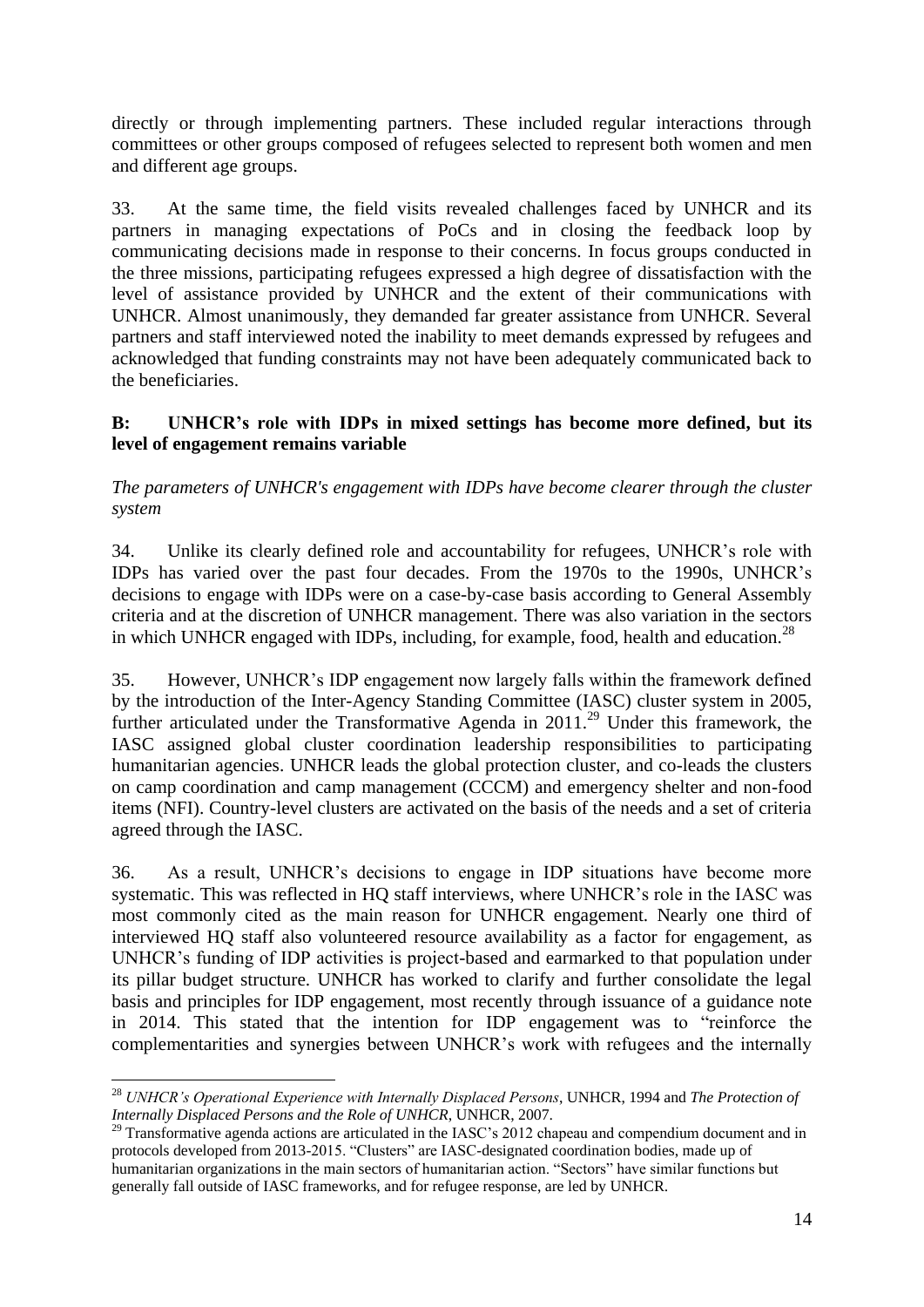displaced."<sup>30</sup> In this guidance, UNHCR identified priority IDP interventions in line with its cluster commitments and results framework, which became known as the "IDP footprint."<sup>31</sup>

37. Staff also reported that the clarity of UNHCR's IDP role had improved. All HQ staff interviewed who were asked about clarity said the role had become clearer, although a few said further improvements were needed. Most staff survey respondents reported that UNHCR's role with IDPs globally had either become clearer or stayed the same in the past three to four years (43 and 37 per cent respectively). Nineteen per cent believed it had become less clear, the bulk of whom were from six of the 21 settings.

### *There is broad alignment between UNHCR's cluster leadership roles in IDP response and its organizational strengths*

38. UNHCR's cluster leadership roles correspond to its comparative advantages. In particular, UNHCR's leadership of the Global Protection Cluster and of country-level protection clusters aligns with the fact that protection expertise was the most commonly cited unique value of UNHCR, as volunteered by one-third of all partners and staff interviewed. The second and third most volunteered areas of UNHCR's valued added, by all interview respondents, were its emergency response capacity and its technical expertise in areas such as shelter and camp management. Partner survey respondents also most frequently mentioned UNHCR's coordination and/or partnerships, and protection expertise and capacity, as its unique strengths in working with IDPs.

39. Sixty-eight percent of partners surveyed said that UNHCR is playing the right role overall with IDPs. Those who did not think that UNHCR was playing the right role focused on deficiencies in coordination and insufficient engagement with IDPs – indicating the negative responses were related more to UNHCR's performance than its role.

## *UNHCR's leadership arrangements and expenditures for IDPs in mixed settings have broadly fallen within its defined cluster responsibilities and organizational objectives*

40. UNHCR's country-level leadership arrangements generally reflect its global coordination roles. As shown in Figure 4, UNHCR leads or co-leads the protection cluster or sector in all 11 case studies. It leads or co-leads shelter/NFIs in eight of 10 cases in which the cluster is active and leads or co-leads CCCM in all seven cases in which the cluster is active. In two of the 11 cases, UNHCR's engagement goes beyond these three clusters in response to local needs and its own capacity: it co-leads the return, recovery and reintegration sector in Sudan and the cash working group in Iraq.

<u>.</u>

<sup>&</sup>lt;sup>30</sup> UNHCR's Engagement in Situations of Internal Displacement: Provisional Guidance, UNHCR, March 2014 <sup>31</sup> UNHCR subsequently issued the "Operational Guidelines on UNHCR's Engagement in Situations of Internal Displacement" in January 2016.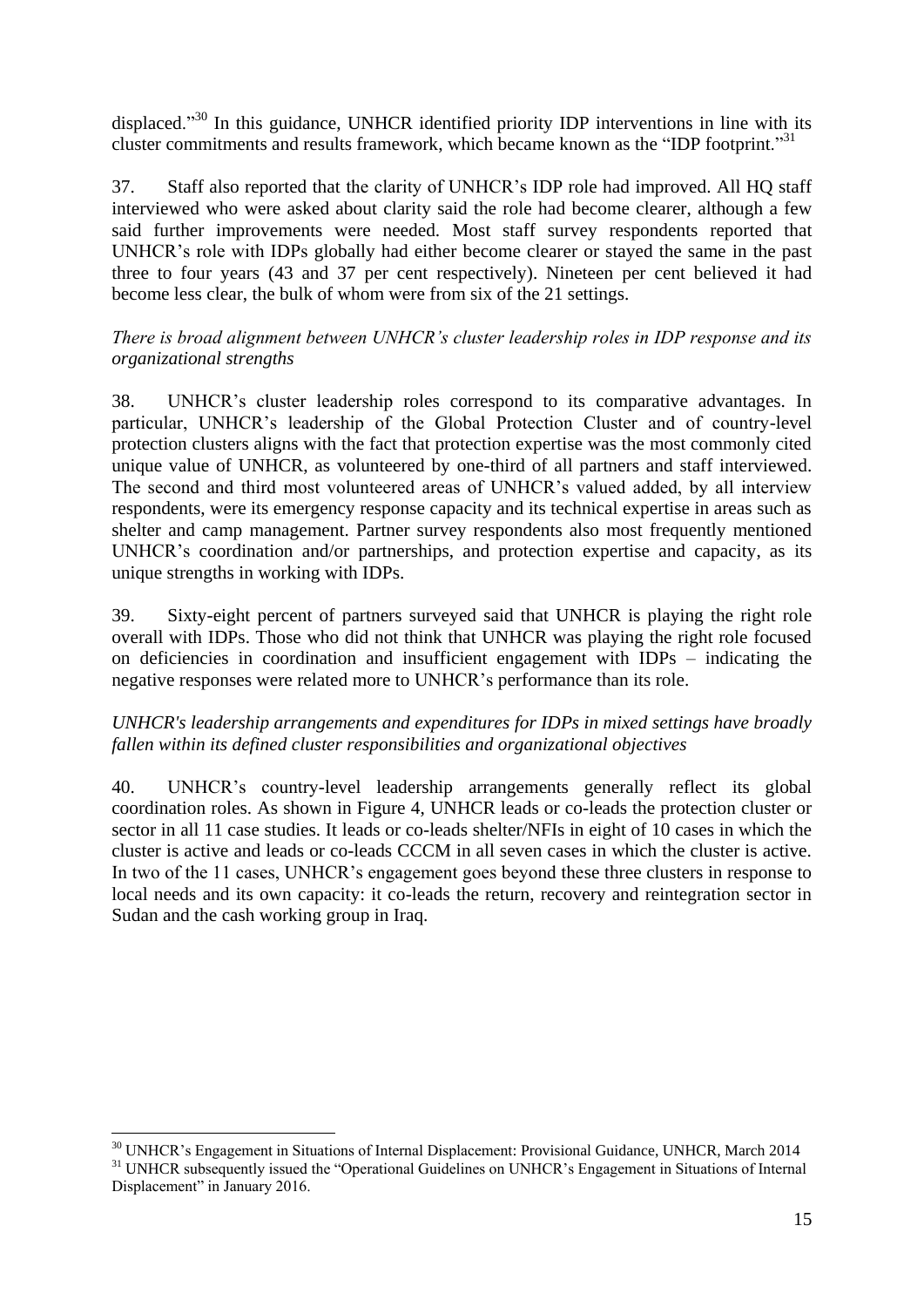**Figure 4: UNHCR's role in national level IDP response coordination mechanisms in mixed settings largely corresponded to its global roles**

|                    | <b>Protection</b> | <b>Shelter</b>      | <b>NFI</b>     | <b>CCCM</b>               | <b>Other</b>               |
|--------------------|-------------------|---------------------|----------------|---------------------------|----------------------------|
| Afghanistan        | Cluster co-lead   | Cluster co-lead     |                | N/A                       | Multi-sector lead          |
| Cameroon           | Sector co-lead    | N/A                 |                |                           | Multi-sector lead          |
| <b>DRC</b>         | Cluster lead      | No leadership role  |                | Working group co-<br>lead |                            |
| Iraq               | Cluster co-lead   | Cluster co-lead     |                | Cluster co-lead           | Cash working group<br>lead |
| Libya              | Sector lead       | Sector lead         |                | N/A                       |                            |
| <b>Mali</b>        | Cluster lead      |                     | Cluster lead   |                           |                            |
| <b>Pakistan</b>    | Cluster lead      | <b>Cluster lead</b> |                | Cluster lead              |                            |
| <b>South Sudan</b> | Cluster co-lead   | No leadership role  |                | Cluster co-lead           |                            |
| <b>Sudan</b>       | Sector lead       | Sector lead         |                | N/A                       | RRR* co-lead               |
| <b>Syria</b>       | Sector lead       |                     | Sector co-lead | Sector lead               |                            |
| Yemen              | Cluster lead      | Cluster lead        |                |                           |                            |

Note: N/A = no cluster or sector

\*Recovery, Return and Reintegration

Source: OIOS compilation of interviews, Humanitarian Response Plans and country-level coordination documents

41. IDP spending figures broken down by sector also reflect UNHCR's focus on its cluster area responsibilities in mixed settings. As Figure 5 shows, the three sectors with the highest expenditure in 2012-2014 are NFIs (33 per cent of total IDP spending), shelter (16 per cent), and protection (12 per cent), which aligns with its three cluster lead responsibilities. The additional spending categories, including coordination, may also have cluster-related spending.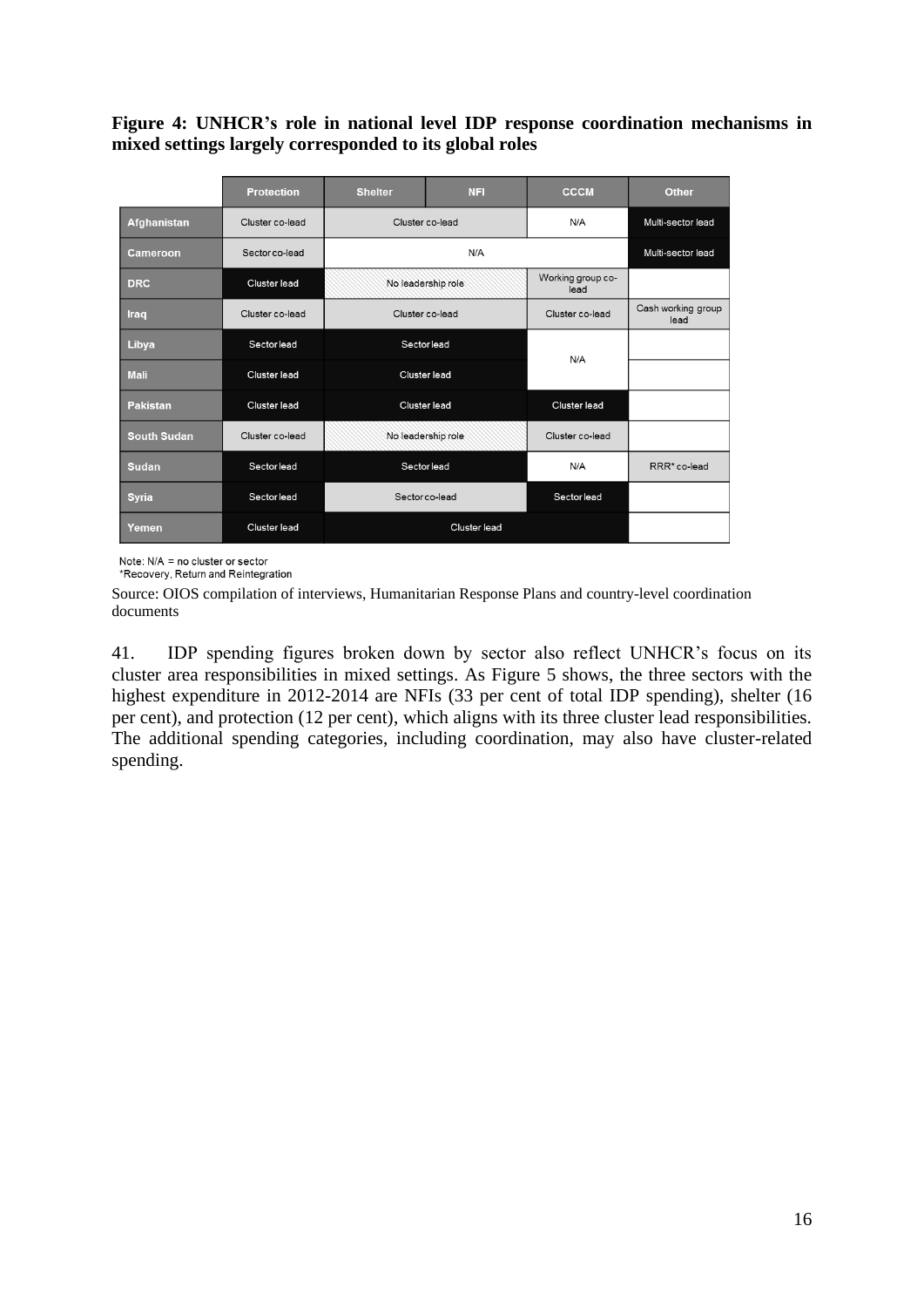#### **Figure 5: UNHCR spending on IDPs by sector in 21 mixed settings between 2012-2014 was concentrated in its cluster leadership areas**

|                            | <b>NFI</b>                                               |     | 33% |
|----------------------------|----------------------------------------------------------|-----|-----|
| UNHCR IDP<br>Cluster areas | Shelter                                                  | 16% |     |
|                            | Protection <sup>2</sup>                                  | 12% |     |
|                            | Other Basic Needs and<br>Essential Services <sup>3</sup> | 10% |     |
|                            | Logistics and<br>Operations Support                      | 10% |     |
|                            | Community Empowerment<br>and Self Reliance               | 7%  |     |
|                            | Outstanding Instalments<br>to Implementing Partners      | 5%  |     |
|                            | Coordination <sup>4</sup>                                | 3%  |     |
|                            | Solutions                                                | 3%  |     |

- 1. Includes expenditure for operations in 21 mixed settings: Afghanistan, Bangladesh, Burundi, Cameroon, Chad, Democratic Republic of the Congo, Ethiopia, India, Iraq, Kenya, Libya, Mali, Nepal, Niger, Pakistan, Serbia, South Sudan, Sudan (incl. Sudan CHP), Syria (incl. Syria RRC Office in Amman), Uganda, Yemen.
- 2. Includes: Fair Protection Processes and Documentation, Security from Violence and Exploitation, Favourable Protection Environment
- 3. Includes: education, energy, food, healthcare, special needs, WASH, water
- 4. Includes: Leadership, Coordination and Partnerships, and Headquarters and Regional Support

Source: UNHCR MSRP data

1

#### *However, within its cluster roles, UNHCR's specific activities and level of involvement with IDPs have varied at the country level*

42. Analysis of the "IDP footprint" discussed in paragraph 36 reveals that UNHCR's IDP activities broadly fall within its cluster areas. UNHCR analysed 2016 country-level plans according to the priority interventions articulated in its 2014 guidance note on IDP engagement. Seven of the 21 mixed settings have completed the footprint dashboard exercise, and in those seven, 80 per cent of IDP activities fall within the footprint. For the 20 per cent of activities that fall outside the footprint, about half are still within cluster areas but outside UNHCR's determined priority areas. $32$ 

43. Nevertheless, within these broad cluster areas, the 11 country case studies showed significant variation in the specific IDP activities undertaken by UNHCR. This is appropriate when in response to the needs of the local context, which was the case in some settings; in others, variations were more problematic. For example, in one setting with significant protection concerns, protection coordination activities were limited largely to convening meetings and coordinating protection monitoring, whereas in other cases this function encompassed more thorough needs assessments,  $3/4W$  mapping<sup>33</sup> and fundraising to fill assistance gaps. Furthermore, the cross-cutting nature of protection has lent itself to varied interpretations of what constitutes protection interventions. The comprehensive nature of CCCM and shelter has also highlighted the interconnected nature of the clusters UNHCR leads or co-leads. For example, in one context, shelter cluster members expressed frustration with lack of progress amongst the water, sanitation and hygiene (WASH) cluster, which led to delays in shelter activities and discussions on whether UNHCR should be involved in WASH provision. Although the global clusters provide guidance and terms of reference for

<sup>&</sup>lt;sup>32</sup> OIOS analysis based on seven country-level IDP Footprint Dashboards, UNHCR, 2015.

<sup>&</sup>lt;sup>33</sup> 3W is "who, what, where" mapping of activities of all cluster members. 4W includes "when."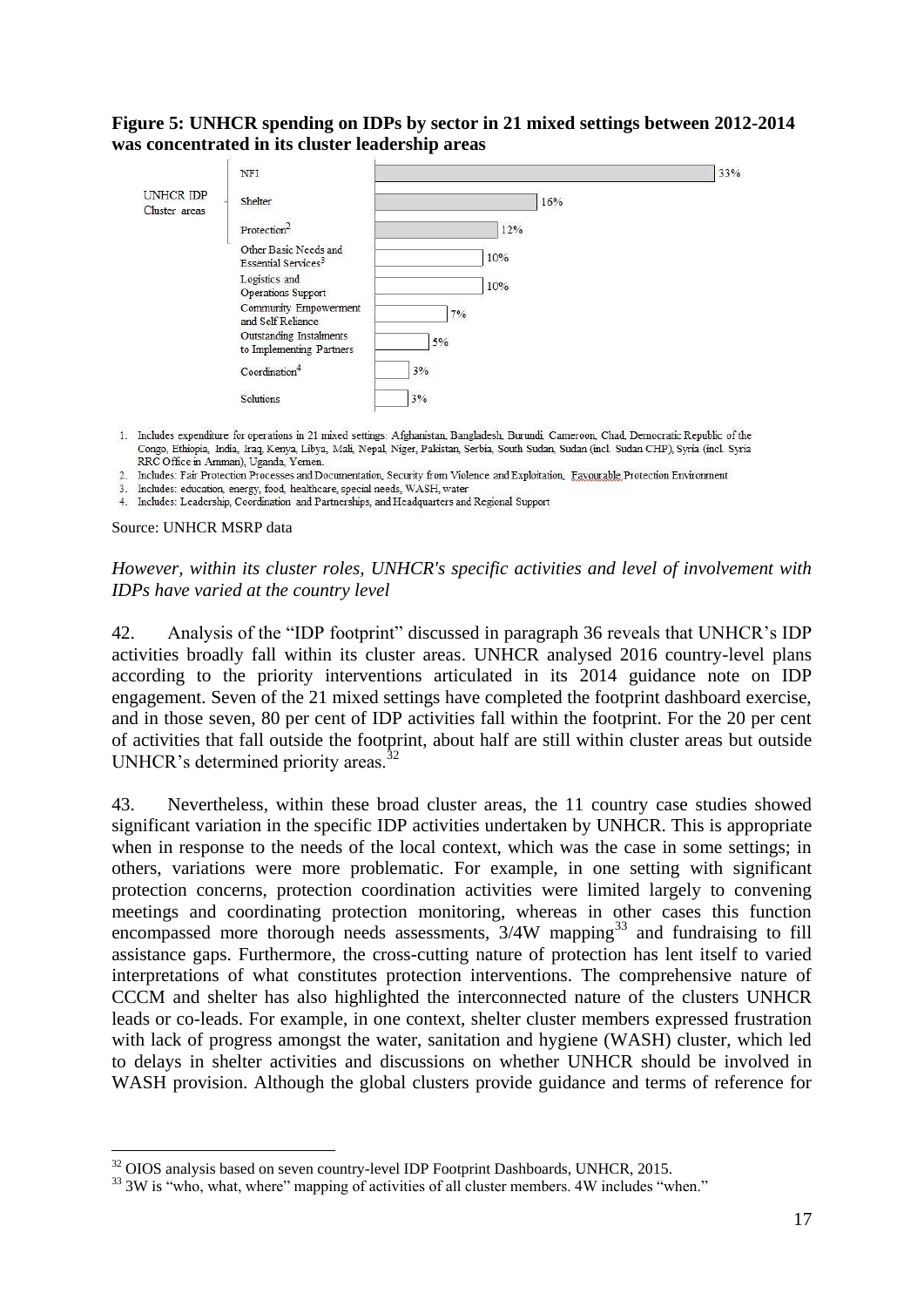coordinators,<sup>34</sup> actual application in the field can be inconsistent – an issue noted by some staff and partners interviewed in five of the 11 case studies.

## **C: Through its coordination role, UNHCR has made positive contributions to IDP response in mixed settings, despite some complications at the country level**

*A majority of external stakeholders and staff rated UNHCR positively on IDP coordination in mixed settings, although variations in performance were evident at the country level*

44. Although governments have the primary responsibility to assist and protect IDPs, the humanitarian system plays a key response role when government capacities cannot address the full scale of the crisis, or when governments are contributors to the crisis. Unlike its accountability for refugees, UNHCR is a contributor to a collective response on IDPs. Assessing its contribution thus requires focusing on its coordination role as well as its operational activities.

45. UNHCR's performance within its IDP coordination roles was rated positively by a majority of its partners. A majority of partners surveyed (61 per cent) said that UNHCR's contributions had resulted in better results achieved for IDPs in their countries of operation, and most also rated it positively in several key areas as shown in Table 2.

| Partnership area                                                                 | <b>Excellent</b><br>or good<br>ratings |
|----------------------------------------------------------------------------------|----------------------------------------|
| Partner's overall partnership with<br><b>UNHCR</b>                               | 63%                                    |
| UNHCR's understanding of partner<br>work and expertise                           | 65%                                    |
| UNHCR's information sharing with<br>partners                                     | 66%                                    |
| UNHCR's contribution to the<br>coordinated planning of IDP-related<br>activities | 67%                                    |
| UNHCR's consultations with<br>partners on changes to its IDP<br>response         | 70%                                    |
| $\mathbf{\tilde{a}}$<br>$\Omega$                                                 |                                        |

 **Table 2: Partner ratings of UNHCR partnerships were largely positive**

Source: OIOS partner survey

46. Amongst staff surveyed, a small majority rated UNHCR positively in its coordination of protection work, shelter, and camp coordination and camp management (58, 54, and 53 per cent respectively) but noted that there was room for improvement in "mitigating other protection risks for IDPs," with over half (58 per cent) rating UNHCR's coordination performance in this area as poor.

47. Field-based partners and staff interviewed had similar views of UNHCR's partnerships in IDP response, with most stating that it was positive overall – three times more

<sup>1</sup> <sup>34</sup> Global Protection Cluster TOR, CCCM Toolkit, Shelter Coordinator Toolkit.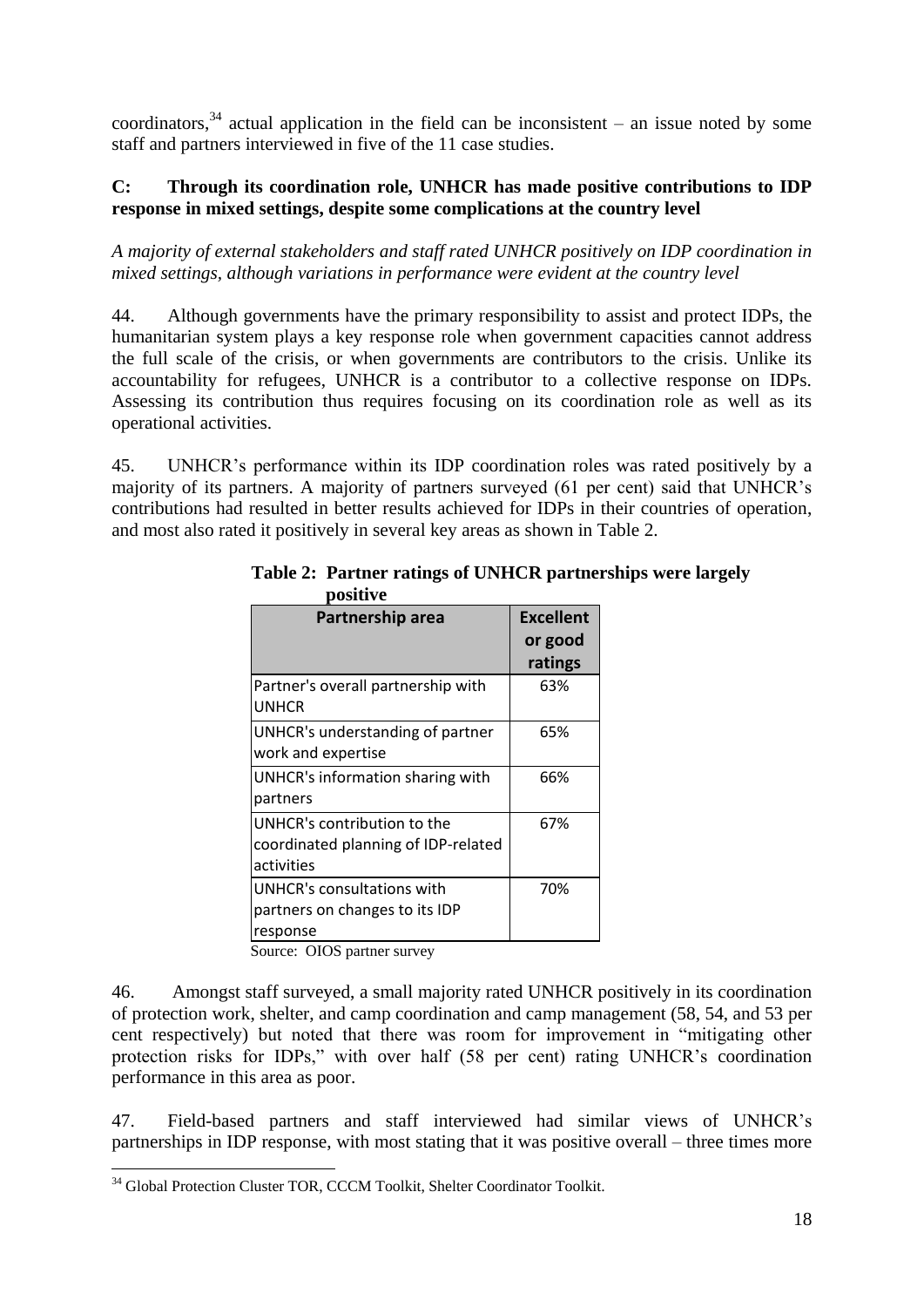than those who said it was negative. They most frequently noted UNHCR's leadership of the protection cluster and information-sharing as strengths. However, reflecting the varied nature of partner perspectives, field-based partners interviewed also most commonly cited UNHCR's leadership of the protection cluster as a weakness.

48. In six of the 11 case studies, UNHCR's performance in IDP coordination was working well overall. However, partners and staff reported performance variations over time, amongst the sectors, or within the country. In one case, while several interviewees noted effective coordination at the capital level, others in a field location pointed to frustrations with UNHCR's protection coordination, particularly in information sharing. In another case, field level interviews pointed to a high degree of functionality of UNHCR led or co-led clusters at the working level, despite initial problems, and HQ interviewees perceiving that case as problematic.

49. In protection coordination in particular, an independent whole-of-system review of protection<sup>35</sup> noted mixed results. While the review encompassed both mixed and non-mixed settings, it found inconsistent performance in protection clusters (PC), stating that "The performance of the PC can vary significantly, both within a country and also across different contexts. As observed in the field, PCs vary in breadth, depth and quality…In some contexts, the PC is where strategies are developed; in others, it operates primarily as an informationsharing platform and not where strategic decisions are made."<sup>36</sup>

50. As with refugees, UNHCR's engagement with IDPs was stronger with camp-based populations, although the vast majority of IDPs do not reside in camps.<sup>37</sup> One of the areas it co-leads (CCCM) relates mostly to camps, and the amount of shelter work undertaken outside of camps is difficult to quantify, as consistent data on assistance to out-of-camp IDPs are unavailable. A 2013 study by the Brookings Institution noted that data on non-camp IDP populations are inadequate, complicating the delivery of assistance.<sup>38</sup> Lower levels of assistance to out-of-camp populations were also observed during two of the three field missions, and noted during focus group discussions with IDPs in these locations. While in some case studies, access to national systems meant that less outside assistance was required, in others there were significant assistance gaps for IDPs, either in sectors such as shelter or in geographic areas with limited humanitarian access. This was evident

### *Tensions with partners were present in some settings with refugees and IDPs in the same geographic area*

51. There is some lack of clarity regarding which office should play the lead agency role for refugees in mixed settings where refugees and IDPs are in the same geographic area, which has led to some complications in coordination. In 2014, UNHCR and OCHA signed the *Joint UNHCR-OCHA Note on Mixed Situations: Coordination in Practice* to "simplify and streamline leadership and coordination arrangements in a complex emergency or natural

<sup>1</sup> <sup>35</sup> Niland, Norah, Riccardo Plastro, Antonio Donini and Amra Lee, Independent Whole of System Review of Protection in the Context of Humanitarian Action, Norwegian Refugee Council 2015.

<sup>36</sup> Ibid, p 45.

<sup>&</sup>lt;sup>37</sup> UNHCR does not officially estimate out-of-camp IDP populations, but OIOS calculations based on UNHCR 2014 Global Trends data estimate roughly that 99 per cent of non-refugee PoCs resided outside of camps in 2014.

<sup>&</sup>lt;sup>38</sup> Under the Radar: Internally Displaced Persons in Non-Camp Settings, Brookings-LSE Project on Internal Displacement, 2013.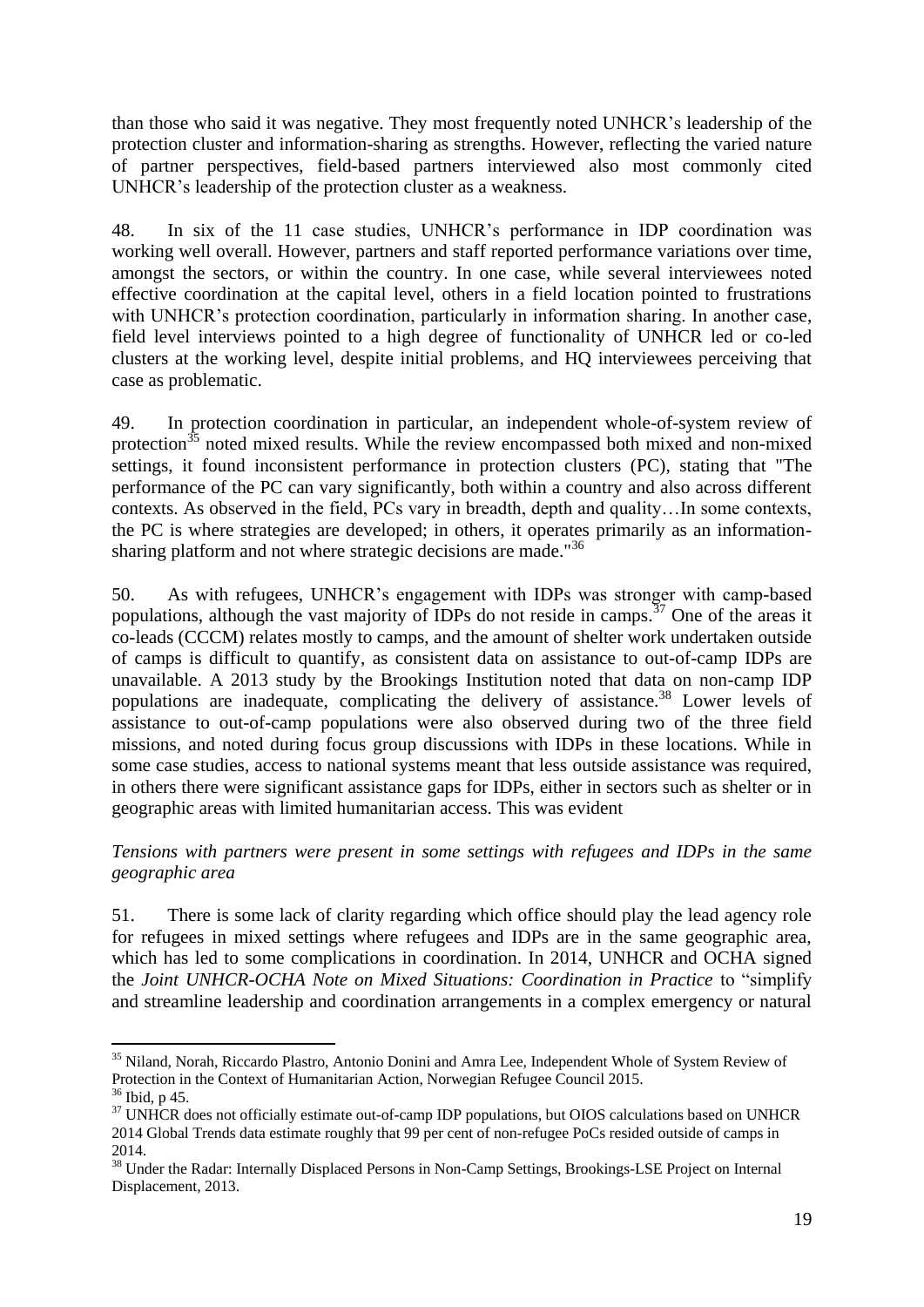disaster where a Humanitarian Coordinator has been appointed, and a UNHCR-led refugee operation is also underway." The agreement stipulates that "where refugees are present in the same geographic area as IDPs," operational coordination and delivery for both populations should be merged into a single structure under either UNHCR sectors or IASC clusters, but does not specify which should apply in any given case. The Emergency Relief Coordinator (ERC) is mandated to coordinate with humanitarian partners "in full respect of their mandates," meaning that solutions should not be unilaterally imposed by the ERC.<sup>39</sup>

52. Throughout all six case studies with refugees and IDPs in the same geographic area, UNHCR retained the lead agency role for refugees and chose to maintain separate and parallel refugee coordination arrangements in four of the six case studies. Its fundraising for refugees also remained largely separate.<sup>40</sup> UNHCR's autonomous approach to refugee coordination was sometimes perceived as uncompromising, leading to tensions with some humanitarian partners in three case studies with contiguous populations. Moreover, partners and staff in some cases noted that parallel fundraising and reporting processes between UNHCR and IASC produced inefficiencies. In another case, cooperation with partners was hindered by a disagreement over whether sectors or clusters should apply to refugee response.

### *Factors that contributed to good UNHCR coordination in mixed settings included adequate resources, staff skills and dedicated cluster leads*

53. Three factors were most commonly noted by partners and staff interviewed in HQ and the field as contributing to well-functioning coordination. Field-based interview respondents most frequently cited the level and availability of coordination resources as the main factor contributing to better coordination. The second most commonly cited factor was the existence of the right skill set. In all three field missions, as well as four other country cases, ratings of UNHCR's coordination performance were attributed at least in part to specific coordinators and their skills in leading and facilitating cluster goals. UNHCR's learning centre has developed a course on coordination, although only about 60 per cent of current coordinators have attended the course. High turn-over of coordination staff has also made it challenging to consistently deploy staff with strong coordination skills. The third factor, related to resources, was a dedicated cluster coordinator. In five of the 11 case studies, interviewees noted improvements in coordination with the appointment of dedicated cluster coordinators, rather than "double hatted" cluster coordinators who also held roles and responsibilities within the UNHCR country office. Several partners and staff involved in coordination in those contexts also noted that having dedicated cluster roles reduced perceived or actual conflicts of interest, between representing UNHCR versus representing cluster needs.

### **D: On the whole, UNHCR's involvement with IDPs has not negatively affected its refugee work in mixed settings**

54. As noted in paragraph 15, the General Assembly emphasized that UNHCR's IDP work "should not undermine the refugee mandate of the Office." To assess UNHCR's conformity with this, OIOS assessed whether involvement with IDPs had negatively affected UNHCR's refugee work – specifically its ability to facilitate protection of and provide assistance to refugees and to effectively coordinate refugee responses. In addition to globally

<sup>1</sup> <sup>39</sup> A/RES/46/182.

<sup>40</sup> UNHCR's appeals for refugees fed into independently-budgeted Global Appeals. These were included in annual IASC joint appeals in 11 case studies, but in 10 UNHCR maintained a separate chapter for refugees. UNHCR is authorized by EXCOM to fundraise independently: http://www.unhcr.org/3ae69efa0.html.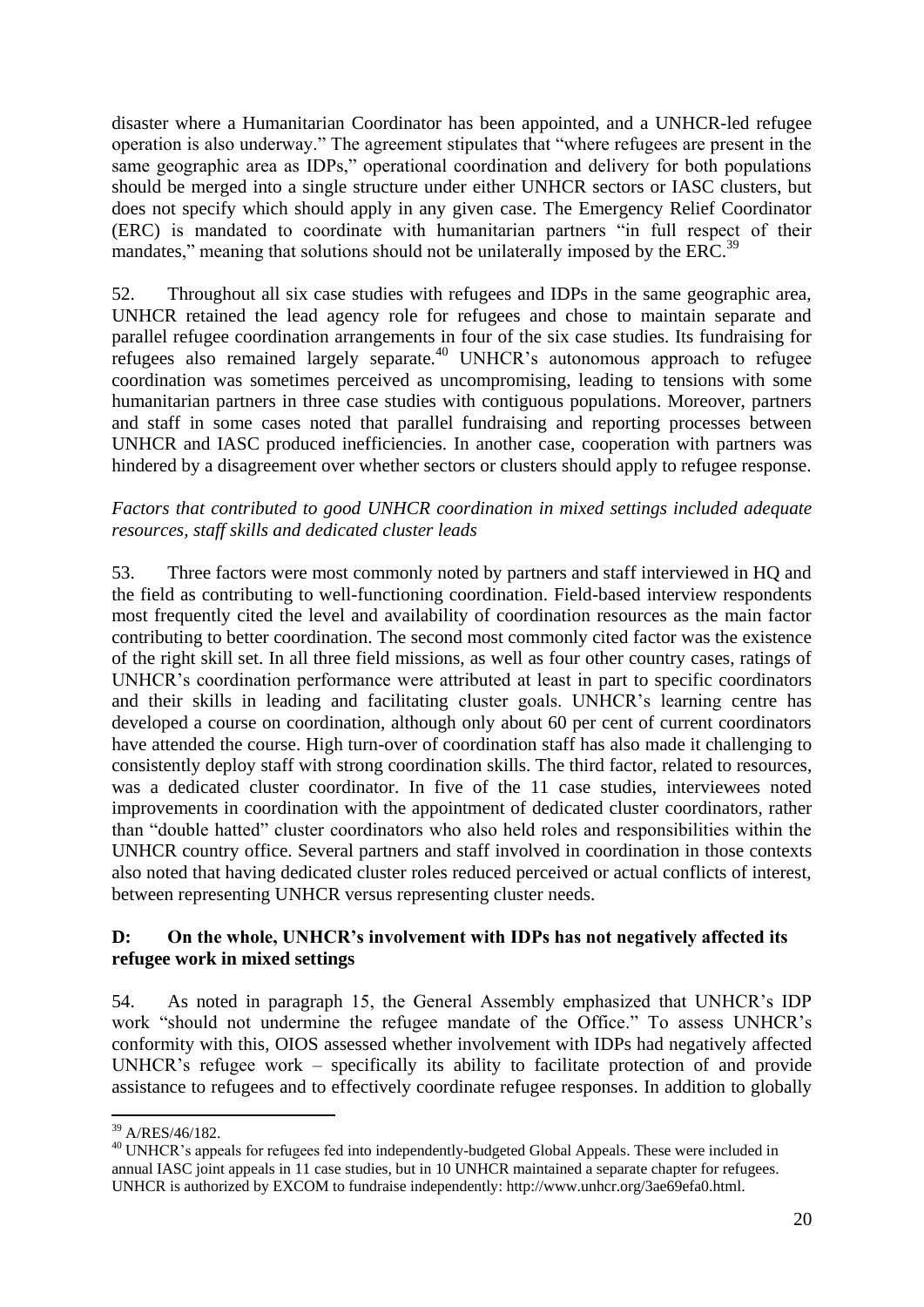aggregated interview and survey data, OIOS searched for evidence of such links within its 11 country case studies.

### *UNHCR's involvement with IDPs in mixed settings has largely had no discernible effect on its refugee protection and assistance work*

55. For the most part, UNHCR's IDP involvement in mixed settings did not appear to affect its refugee protection and assistance work. Globally, one-third of external stakeholders interviewed claimed there was no overall impact of UNHCR's IDP work on its refugee mandate, with some stating that this was due to UNHCR's prioritization of refugees. Among UNHCR staff surveyed about mixed settings where they most recently worked, 48 per cent claimed UNHCR's involvement with IDPs had no overall impact on its ability to achieve refugee protection/assistance outcomes in the last three to four years. In seven of the 11 case studies, OIOS assessments found no evidence that involvement with IDPs in recent years had impacted UNHCR's ability to facilitate refugee protection or provide refugee assistance. Among these seven case studies, either refugee and IDP responses were geographically distinct (operating independently with mostly separate financing), or refugees were categorically prioritized by UNHCR.

#### *UNHCR's involvement with IDPs affected its refugee work in some cases, though the effects were not entirely negative*

56. In four of 11 case studies, evidence indicated that UNHCR's involvement with IDPs affected its refugee work. In one unique case, negative government perceptions of UNHCR's IDP protection activities, and resulting restrictions on UNHCR's field presence, adversely affected its ability to respond effectively to a refugee emergency. In the three other case studies, IDP influxes created resource trade-offs that constrained refugee operations; in fact, when asked to identify ways in which UNHCR's IDP response has affected its refugee work, staff interviewed most frequently cited resource trade-offs. Across these three cases, IDPs protected and assisted by UNHCR more than tripled between 2013 and 2014, from 1.9 million to 6.5 million, and spending rose from \$68 million to \$263 million. Meanwhile, UNHCR's spending on refugee activities across those operations declined by a quarter to \$239 million from 2013 to 2014, despite increases in refugees receiving assistance. These implied reductions in spending per refugee included cuts of between 21 to 57 per cent to basic needs and essential services, mainly in shelter and NFI provision.<sup>41</sup> However, in the three cases described above, refugee operations had already been established for over two years, limiting the relative impact of 2014 spending cuts.

57. In the three case studies mentioned above where IDP influxes constrained refugee spending, IDP assistance also served to enhance refugee protection. In two cases, staff noted that narrowing the gap between UNHCR's refugee and IDP assistance helped reduce threats to refugees from inter-group tensions, due to perceived disparities in assistance between the two groups.<sup>42</sup> In the third case, UNHCR's IDP assistance positively enhanced refugee protection, by improving UNHCR's relevance to the host government and enabling it to successfully advocate for enhanced refugee protection space.

<u>.</u>

 $41$  Basic needs and essential services include: water, shelter, food, WASH, healthcare, non-food items, energy, and education.

 $42$  This risk was noted by staff in five out of six case studies with contiguous refugee and IDP populations.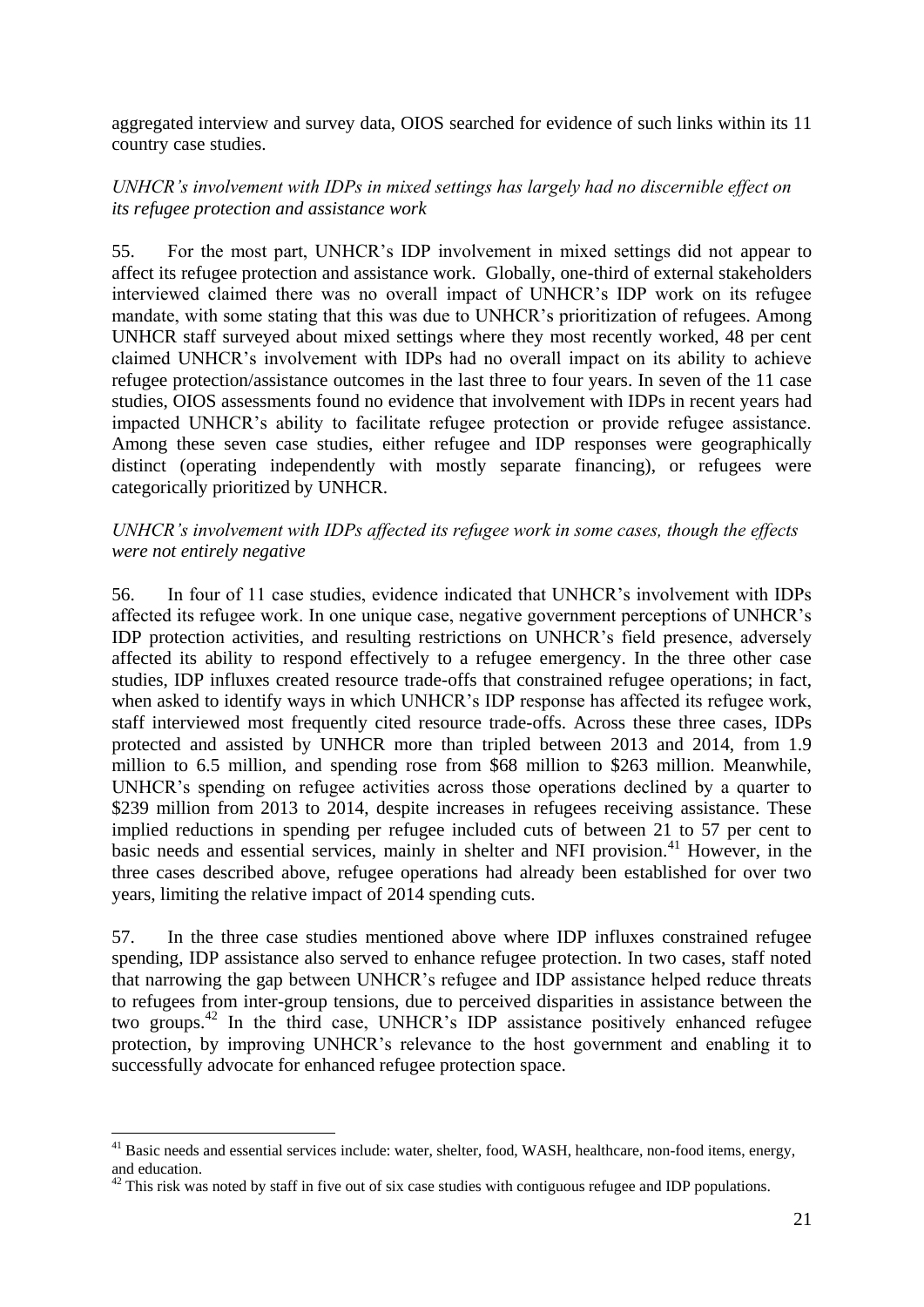### *UNHCR's involvement with IDPs had minimal negative effect on UNHCR's coordination of refugee responses in mixed settings*

58. UNHCR's coordination of refugee responses has been largely effective in mixed settings. Most operating partners surveyed (65 per cent) rated UNHCR's role in the coordination of refugee activities in mixed situations as good or excellent, compared to 14 per cent rating it poor or very poor. This overall ratio was mirrored across 10 of the 14 mixed settings where UNHCR is involved with both refugees and IDPs. Moreover, in seven of the 11 case studies, operating partners and UNHCR staff reported unproblematic refugee coordination throughout the refugee response. The other four case studies contained episodes of problematic coordination which were usually confined to initial phases of the refugee response and mostly resolved at the time of data collection.<sup>43</sup>

59. Two key underlying factors supported UNHCR in effectively coordinating refugee responses: the clarity of its mandate and its ability to mobilize resources for refugees. Drawing on its mandate, UNHCR acted as lead agency for refugee responses in all eleven case studies. UNHCR's needs-based approach to planning and budgeting also helped to ensure financing of refugee responses throughout the cases studied. This contrasts to the resource-based approach UNHCR used prior to 2010 (and currently used in consolidated appeals processes for all United Nations IDP planning and budgeting).

# **V. Conclusion**

1

60. As the numbers of refugees and IDPs have continued to grow, contexts with mixed refugee and IDP flows will continue to pose challenges to UNHCR and the humanitarian system as a whole. UNHCR has retained its primary responsibility for refugees in accordance with its mandate, while contributing to IDP response through coordination roles aligned with its core organizational strengths. Its more focused engagement with IDPs has not negatively impacted its ability to deliver in its core refugee mandate.

61. The interconnected nature of this system means that the results identified in this evaluation have system-wide implications, a point raised frequently by evaluation respondents. As IDPs are nationals of their state, humanitarian agencies cannot assume or adopt accountability, in the same way that UNHCR has accountability for refugees. This lack of accountability is problematic when clusters assume responsibility for delivering against a humanitarian response plan. The IASC has attempted to address this through its Accountability to Affected Populations efforts and by assigning "provider of last resort" functions to cluster lead agencies, which are defined as follows: "depending on access, security and availability of funding, the cluster lead…must be ready to ensure the provision of services required to fulfil crucial gaps identified by the cluster and reflected in the HC-led Humanitarian Response Plan."<sup>44</sup> The IASC recognizes that even this level of accountability is more complex with cross-cutting sectors such as protection and CCCM, and notes that "sector leads are responsible for ensuring that wherever there are significant gaps in the humanitarian response they continue advocacy efforts and explain the constraints to stakeholders."<sup>45</sup>

<sup>&</sup>lt;sup>43</sup> These included: UNHCR's failure to lead technical sectors effectively; role confusion; and leadership constraints due to lack of direct access to refugee locations. In all four cases, initial delivery of refugee assistance was adversely affected.

<sup>44</sup> Cluster Coordination Reference Module, p. 13 IASC, 2015.

<sup>&</sup>lt;sup>45</sup> Guidance Note on Using the Cluster Approach to Strengthen Humanitarian Response, IASC, 2006.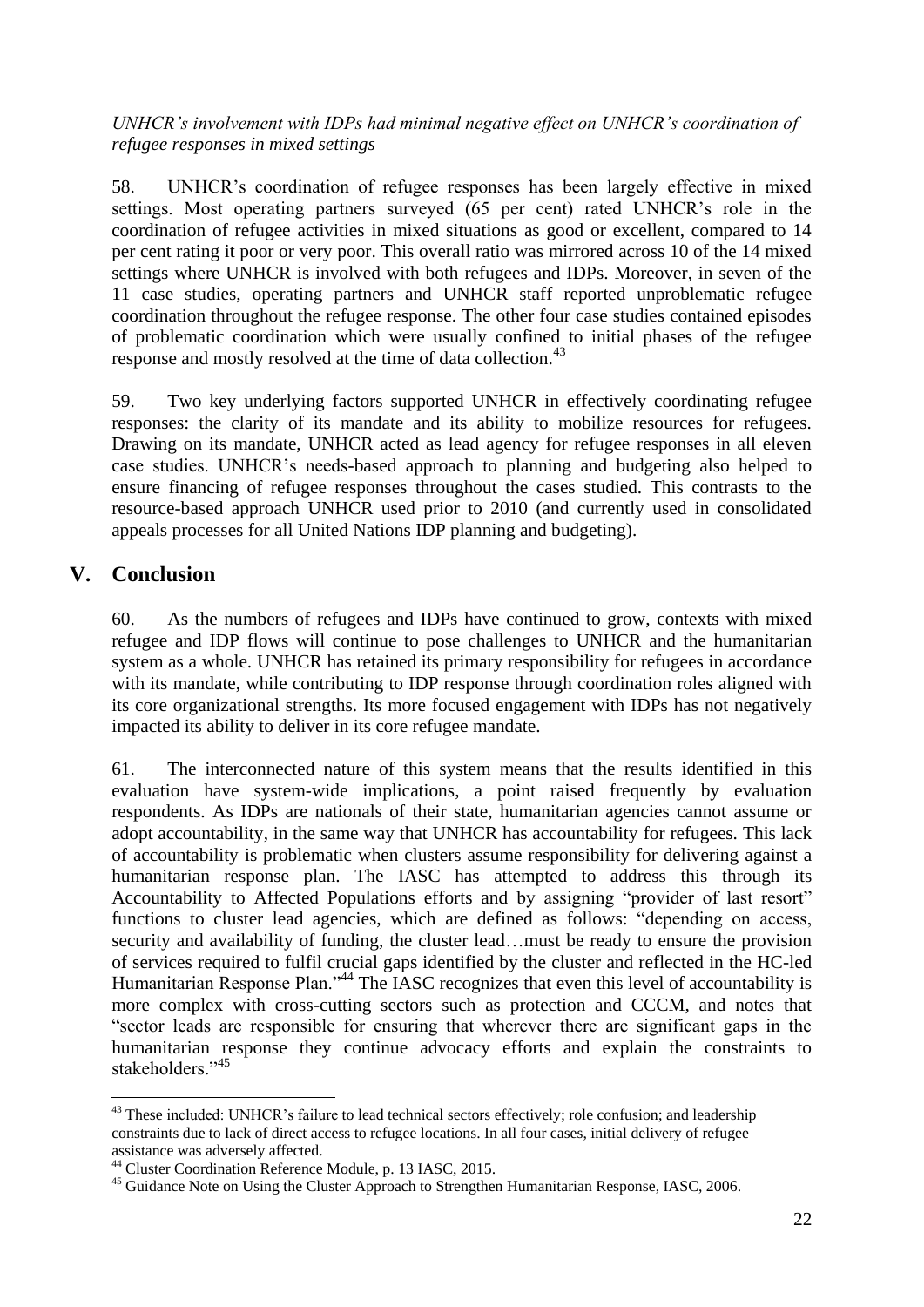62. The marked contrast between UNHCR's clear mandate and responsibility for refugees versus a system in which there is no clear non-State responsibility for IDPs lies at the heart of the tensions and varied effectiveness in some mixed refugee-IDP settings. UNHCR defends its prioritization of refugees due to its mandate and noting that refugee status itself is a vulnerability and protection risk that IDPs do not face. However in some contexts, IDPs increasingly face protection risks similar to those faced by refugees, who at times occupy the same geographic areas.

63. This evaluation identified several system-wide issues beyond the evaluation scope which require further examination. Among those is the application of the Joint Note, including factors determining which agency will lead merged coordination structures, and analysis of whether merged or parallel structures result in better outcomes for persons of concern. Agreements on responsibility for data collection and IDP population estimates also require system-wide reflections, as do discussions on budget approaches. As needs-based budgets have enabled UNHCR to gain a more comprehensive picture of refugee needs, interagency discussions on whether to systematically adopt similar budget systems for IDPs may lead to more harmonized approaches. A more comprehensive system-wide humanitarian response will become more critical as population numbers increase. Whilst funding may continue to rise, it is unlikely to cover requirements. Access constraints may also increase.

64. UNHCR can make adjustments to improve its contributions and to advocate with partners on more effective coordination, but they are one player in a much larger system that comprises other United Nations agencies, international and local NGOs, donors, States and PoCs. Ensuring that the needs and inputs of affected populations are incorporated into planning and response on a broad-based level will be the main challenge for all contributing partners, but one on which UNHCR, with its global leadership and expertise in displacement, can play a guiding role.

# **VI. Recommendations**

65. OIOS makes three important recommendations to UNHCR.

*Recommendation 1 (Result A)*

66. Within and between mixed settings, there are differences in the extent and quality of data collected, particularly between refugees in camps and those out of camps. **To address this, UNHCR should improve country-level monitoring through strengthening efforts to collect data on out-of-camp refugees including on assistance provided by UNHCR.**

### *Recommendation 2 (Result A)*

67. In line with the policy objective of accountability to affected populations, UNHCR should do more to close the feedback loop and involve PoCs more substantively in decisionmaking. Recognizing the challenges in promoting meaningful participation that manages expectations and is not resource intensive, **UNHCR should systematize efforts to communicate back to refugees on what was done with their inputs by consistently and regularly integrating reviews and consultations on the results of the prior year AGDM assessments, what decisions were made with them, and why, at the start of each annual participatory assessment.**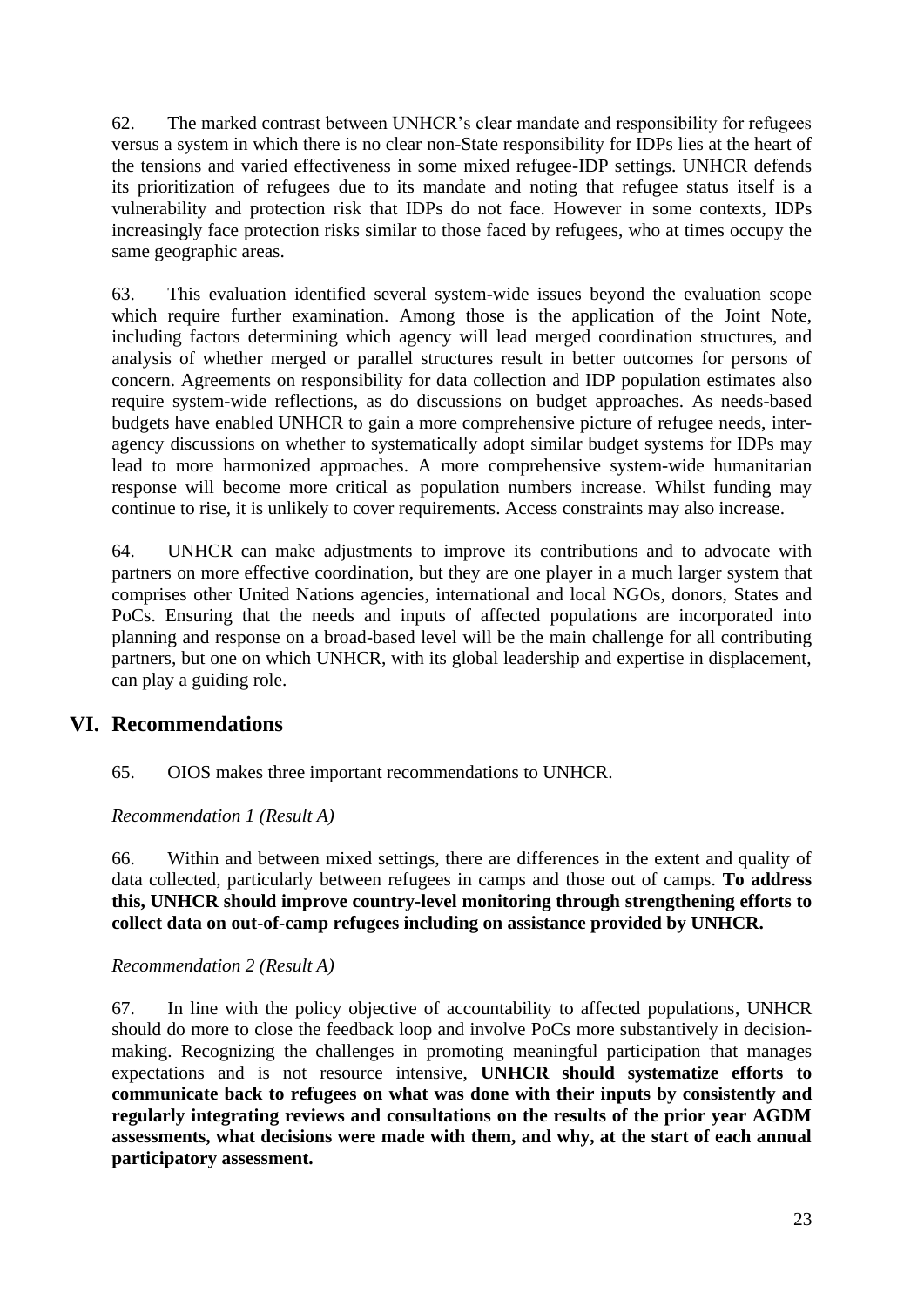### *Recommendation 3 (Results B and C)*

68. To ensure that coordination more effectively and efficiently facilitates the response to IDP and refugee needs, **UNHCR should develop country-specific coordination strategies, outlining incorporation of RCM and/or Joint Note provisions where appropriate**, and possibly including:

- o decision and rationale for separate or combined coordination structures,
- o strategies for UNHCR-led or co-led clusters which reflect global cluster norms and standards while responding to realities of each context,
- o tailored national and local level terms of reference for refugee, cluster and sector coordinators,
- o the appointment of an NGO co-lead for the protection cluster as appropriate,
- o contribution to the formulation of HCT priorities on IDPs and subsequent consideration of those priorities in coordination, and
- o plans for data collection and joint needs assessments.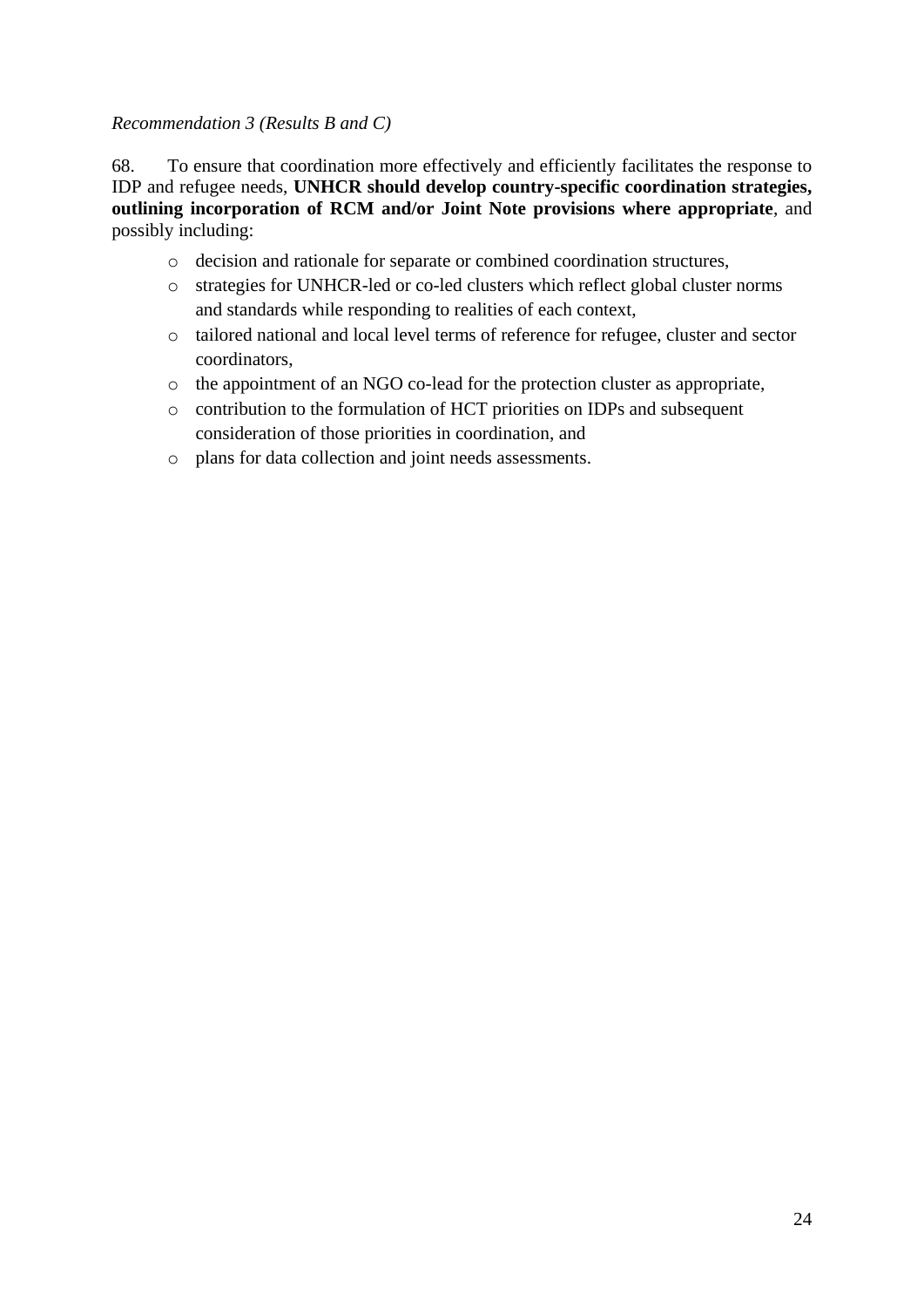#### **Annex 1**

In this Annex, OIOS presents below the full text of comments received from UNHCR on the Evaluation of the Office of the United Nations High Commissioner for Refugees. This practice has been instituted in line with general Assembly resolution 64/263, following the recommendation of the Independent Audit Advisory Committee.

#### **UNHCR comments on the evaluation of the Office of the United Nations High Commissioner for Refugees (UNHCR)**

1. In response to your Memorandum of 23 March 2016 addressed to High Commissioner Grandi on the Programme Evaluation of the United Nations High Commissioner for Refugees (UNHCR), I outline below UNHCR's main observations on the formal draft evaluation report. Before doing so, I would like to record UNHCR's satisfaction with the willingness of the OIOS evaluation team to engage in an open and constructive dialogue with both our headquarters and field based colleagues throughout the process. This has contributed significantly to the insights generated during the evaluation and in the quality of the draft report.

2. As has been widely recognised in recent years, the humanitarian system has come under considerable pressure. The substantial increase in the numbers of forcibly displaced persons, both refugees and Internally Displaced Persons (IDPs), many of them caught in protracted situations, has presented a sharp challenge for the international community. The provision of protection and assistance has often been constrained by issues of rising insecurity, violence and of restricted access to affected populations. Notwithstanding the substantial increase in funding overall, financial resources have not kept pace with the level of global humanitarian needs.

3. The forthcoming World Humanitarian Summit (WHS) in Istanbul will consider a range of policy, technical and financial issues that may influence the direction of travel for humanitarian agencies in the future as they strive to meet the overall needs of affected populations more effectively. In that perspective, the draft evaluation report provides a timely reflection on the important question of UNHCR's different responsibilities for refugees and Internally Displaced Persons (IDPs) in particular.

4. By and large, UNHCR considers that the draft report has captured well the main operational implications and differences between the organisation's engagement for refugees under its mandate and those applicable to IDPs as part of the inter-agency effort developed in the Inter Agency Standing Committee (IASC) context under the leadership of the Emergency Relief Coordinator (ERC). It is pleased that the draft report has recognised UNHCR's efforts not only in responding successfully to the increase in the number of refugees requiring protection and assistance but that it has also largely upheld its specific responsibilities for IDPs. UNHCR is further satisfied with the conclusion that meeting these dual obligations has not resulted in any observable negative consequences for either refugees or IDPs. UNHCR notes also that the report makes references to the measures taken in cooperation with the Office for the Coordination of Humanitarian Affairs (OCHA), most prominently the Joint Note, to clarify how leadership and coordination mechanisms in mixed settings should function in practice.